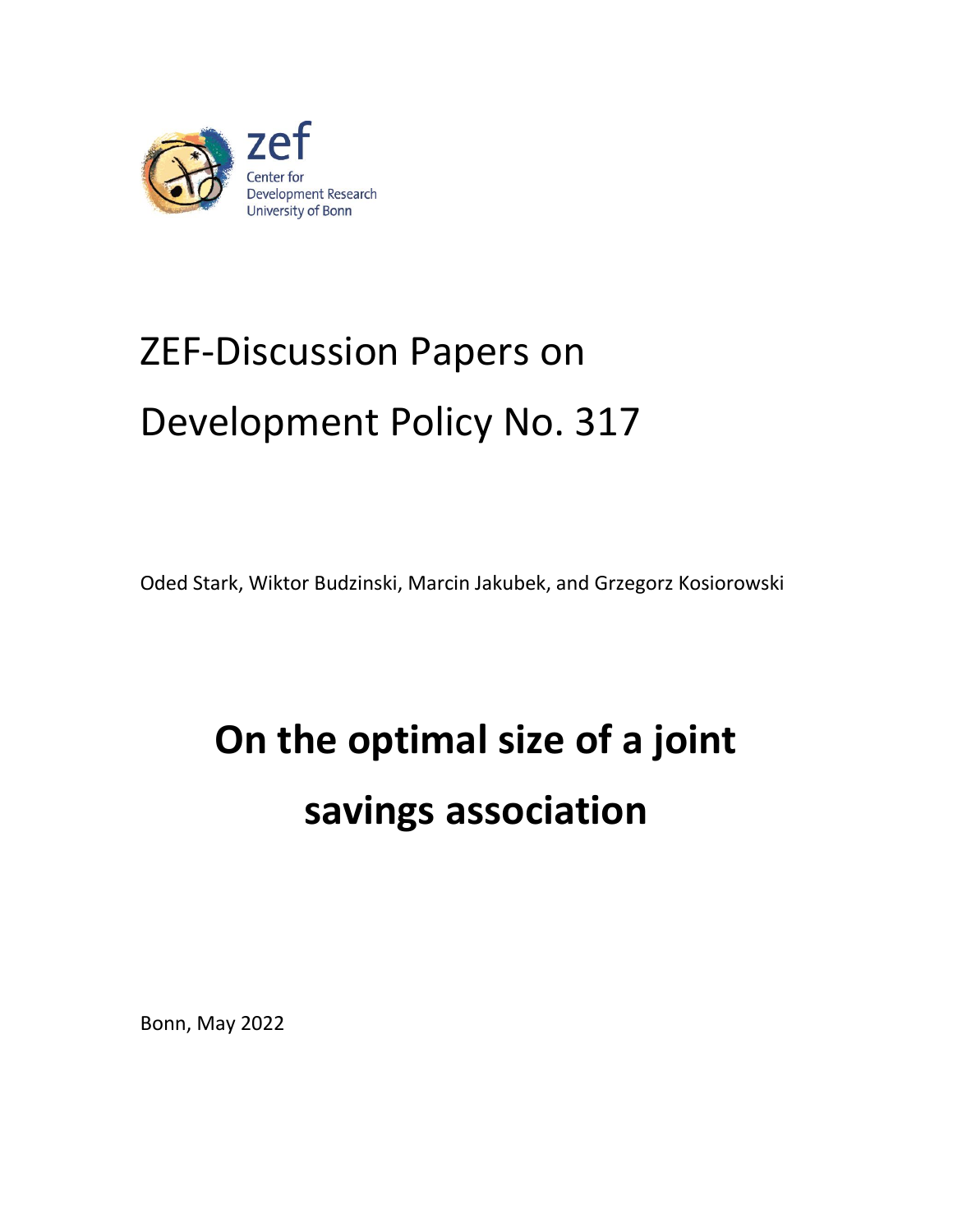The **CENTER FOR DEVELOPMENT RESEARCH (ZEF)** was established in 1995 as an international, interdisciplinary research institute at the University of Bonn. Research and teaching at ZEF address political, economic and ecological development problems. ZEF closely cooperates with national and international partners in research and development organizations. For information, see[: www.zef.de](http://www.zef.de/)

**ZEF – Discussion Papers on Development Policy** are intended to stimulate discussion among researchers, practitioners and policy makers on current and emerging development issues. Each paper was subjected to internal discussion and quality control at the Center for Development Research (ZEF). The papers mostly reflect work in progress. The Editorial Committee of the ZEF – DISCUSSION PAPERS ON DEVELOPMENT POLICY includes Matin Qaim (Chair), Christian Borgemeister, and Eva Youkhana. Alisher Mirzabaev is the Managing Editor of the series.

**Oded Stark, Wiktor Budzinski, Marcin Jakubek, and Grzegorz Kosiorowski, On the optimal size of a joint savings association**, **ZEF Discussion Papers on Development Policy No. 317, Center for Development Research, Bonn, May 2022, pp. 27.**

# **ISSN: 1436-9931**

#### **Published by:**

Zentrum für Entwicklungsforschung (ZEF) Center for Development Research Genscherallee 3 D – 53113 Bonn Germany Phone: +49-228-73-1861 Fax: +49-228-73-1869 E-Mail: zef@uni-bonn.de www.zef.de

#### **The authors**:

**Oded Stark**, Universities of Bonn and Warsaw. Contact[: ostark@uni-bonn.de](mailto:ostark@uni-bonn.de) **Wiktor Budzinski**, University of Warsaw. **Marcin Jakubek**, Polish Academy of Sciences. **Grzegorz Kosiorowski**, Cracow University of Economics.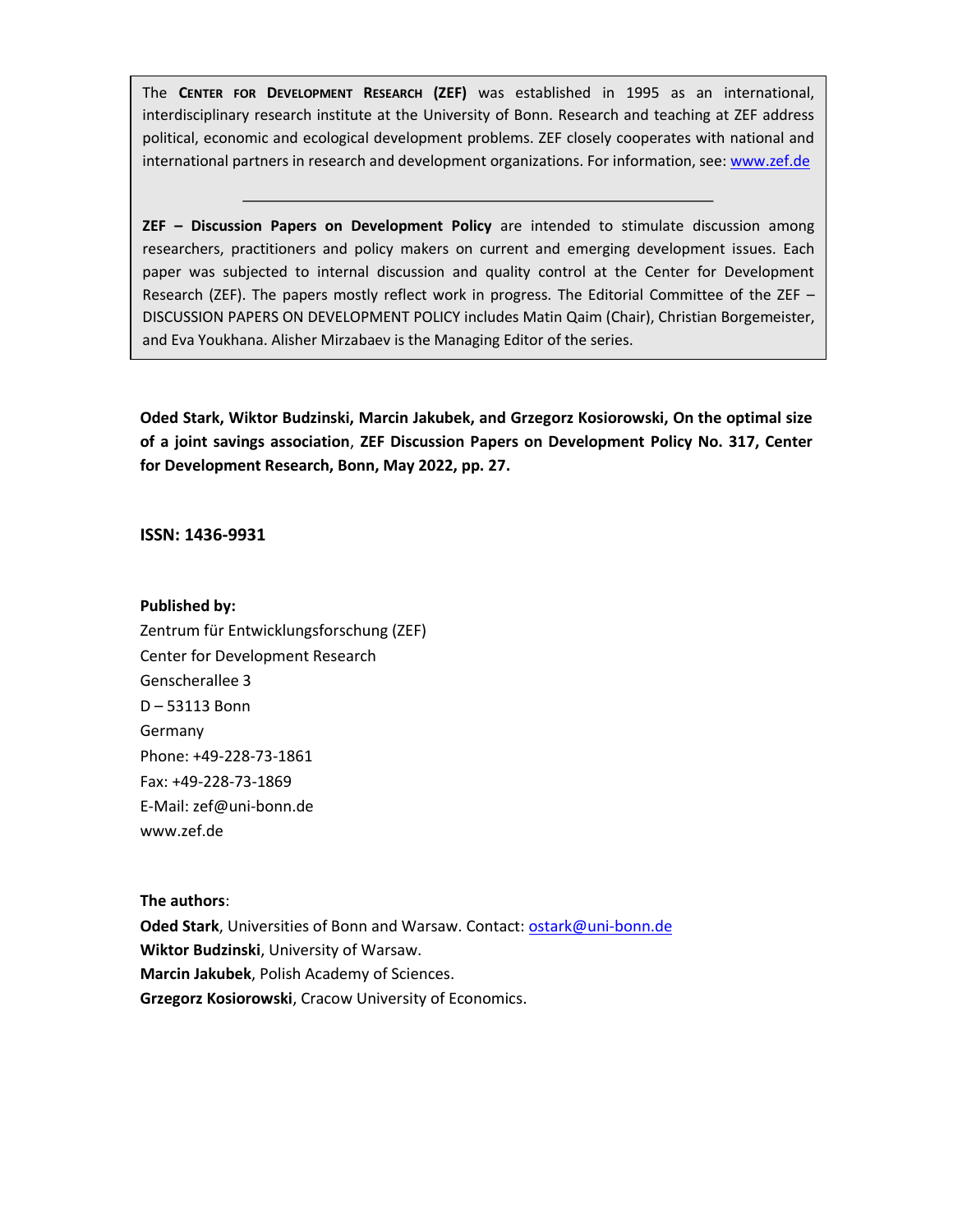# **Acknowledgements**

We are indebted to two reviewers for insightful comments, and to Ruben Enikolopov for advice and guidance.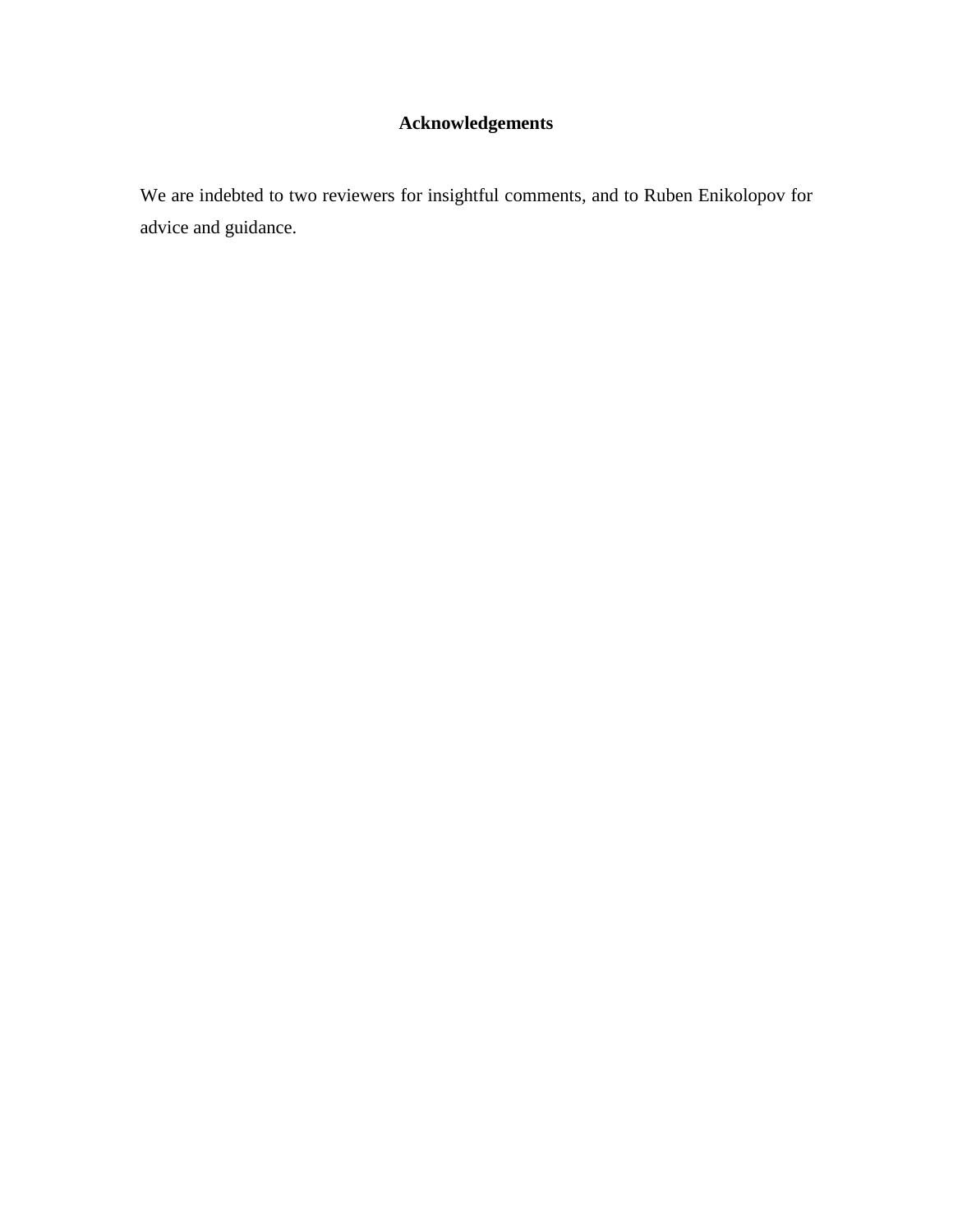# **Abstract**

We develop a formula for the optimal size of a joint savings association between individuals who share the same financial goal and who can save towards that goal at the same rate. Our motivating example and the core of our analysis is a Rotating Savings and Credit Association (ROSCA). We measure the efficiency of a ROSCA by the expected waiting time that it takes a participant to attain his goal when no participant reneges on his commitment to contribute to the common fund, and when each of the participants receives (once) the funds needed to meet his goal. Given this criterion, we define the optimal size of a ROSCA as the number of participants that results in the minimal expected waiting time. We show that an optimal size of a ROSCA exists, that it is limited, and that it is a multiple of the number of time periods that it takes an individual to save on his own. Somewhat surprisingly, we find that when treated as a function of the size of a ROSCA, the expected waiting time is not monotonic when the size builds up from an individual saving on his own to the optimal size. A similar result obtains when we study cases where a ROSCA is enlarged beyond the optimal size. Our findings help explain the limited size as well as other features of ROSCAs observed in developing countries all over the world.

*Keywords*: Joint savings associations; A Rotating Savings and Credit Association (ROSCA); Minimal expected waiting time; Optimal size of a ROSCA; Limited size of a ROSCA

*JEL classification*: D01; D02; D16; D23; D71; D86; G23; O12; O17; P13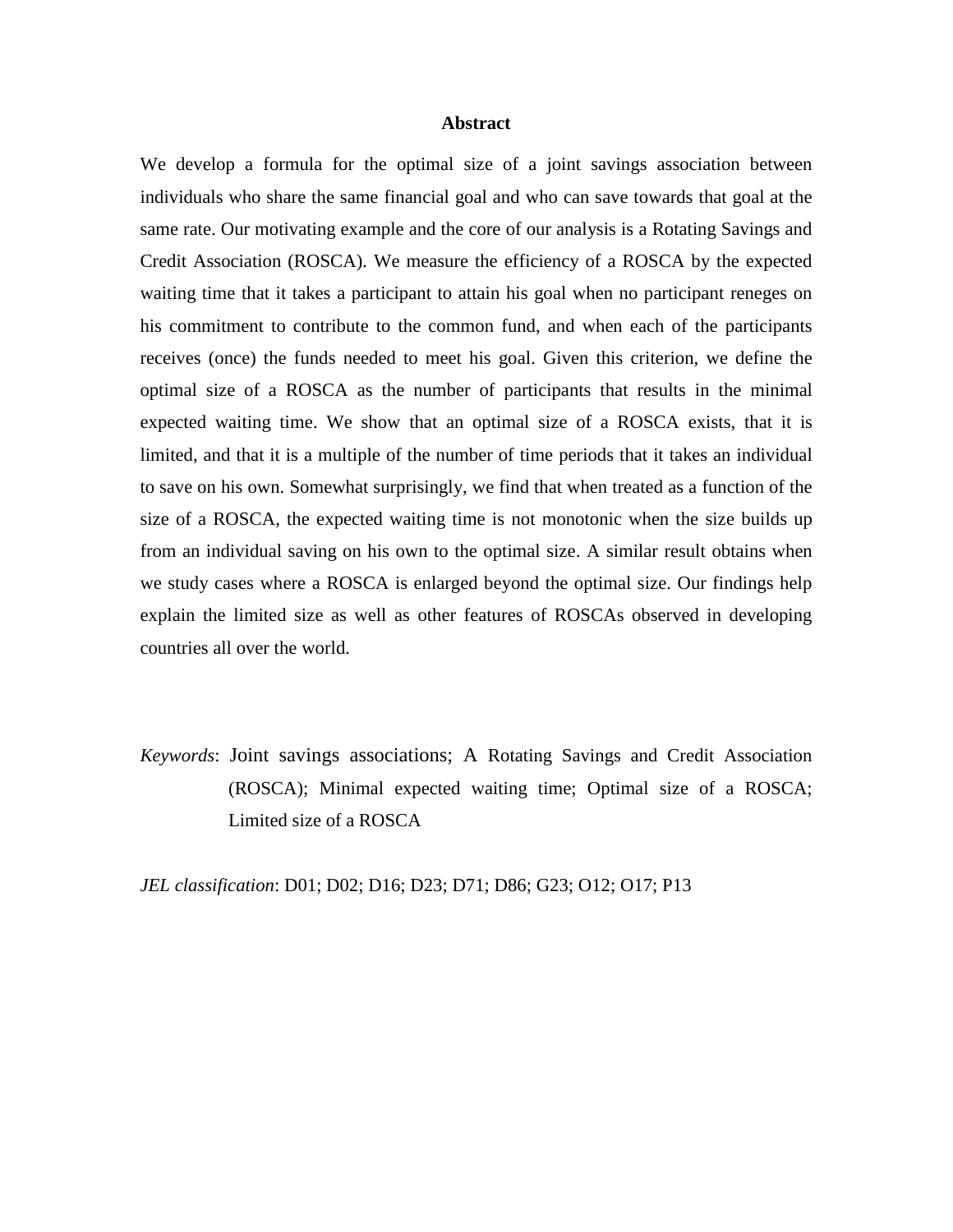# **1. Introduction**

 $\overline{a}$ 

Joint savings associations in general, and Rotating Savings and Credit Associations (ROSCAs) in particular, are intriguing pieces of social-financial engineering, a form of microfinancing by which poor people who have limited or no access to the formal financial market can avoid being dependent on banks and other formal lending institutions, and they are also attractive ways to speed up the acquisition of a desired (often an indivisible) good. Succinctly described as "an association formed upon a core of participants who make regular contributions to a fund, which is given, in whole or in part, to each contributor in rotation" (Ardener, 1964), and as "a voluntary grouping of individuals who agree to contribute financially at each of a set of uniformly-spaced dates towards the creation of a fund, which will then be allotted in accordance with some prearranged principle to each member of the group in turn" (Calomiris and Rajaraman, 1998), ROSCAs were and remain particularly popular in developing countries (see the reviews by Geertz, 1962; Bouman, 1995; Anderson et al. 2009; and the references cited in Besley et al., 1993). There is evidence that the numbers and incidence of ROSCAs in the developing world have been, respectively, large and widespread. (See, for example, Bouman, 1977, and Ahn et al., 2017.)

Suppose that it takes 12 pesos to buy a tin roof, and that I can save one peso per week, so that it will take me 12 weeks to build up the funds needed to get the roof; and suppose that it will take you that long too. Each of us receives pay, say a wage payment, or a "paycheck" at the end of each week. (We hasten to add that a "week" here is just a name of a period of time; contributions can be made monthly, or following harvests, which occur less frequently than monthly.) Suppose that instead of saving individually we save jointly, and that by the time we have jointly accumulated 12 pesos, we toss a coin to determine who will receive the amount in the "pot." The winner of the draw will be able to install the roof after 6 weeks rather than 12 weeks, and the other co-saver - 6 weeks afterwards. <sup>1</sup> Our expected waiting time is reduced from 12 weeks to 9 weeks,

<sup>&</sup>lt;sup>1</sup> In this paper we consider ROSCAs in which the participant who will receive the "pot" each time the "pot" amount is reached is determined by means of a draw. This way, the expected waiting time of each participant is the same. Other ways of allocating the funds include "bidding ROSCAs" where a participant can contribute more than fellow participants to the common pool in order to bring forward his turn to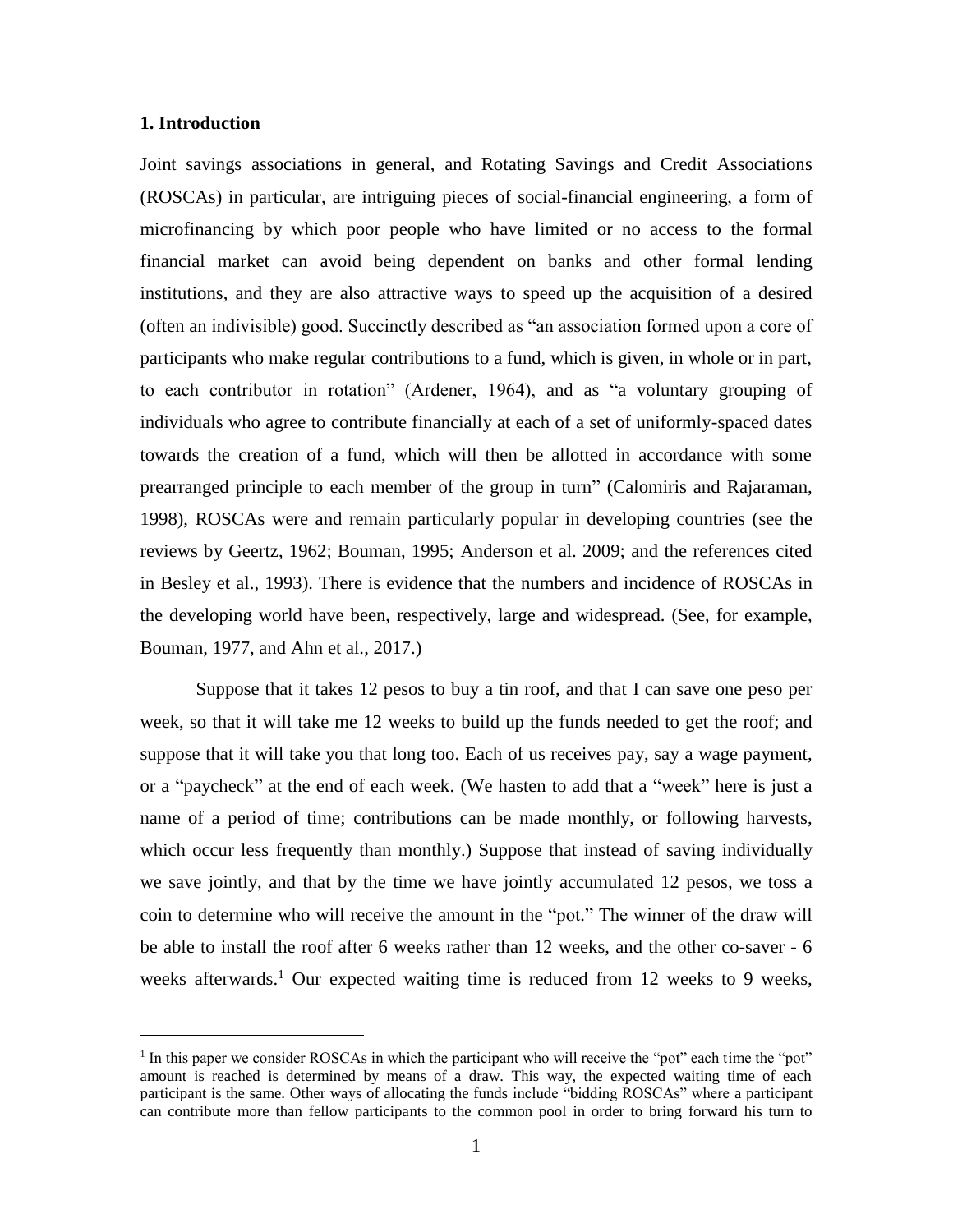namely by a quarter. Suppose that there are, say, four of us saving jointly. Then, the points in time at which the "pot" becomes "full" are three, six, nine, and twelve weeks from the start. Applying the rule of random allocation of the accumulated funds to the participants, the expected waiting time is  $7\frac{1}{3}$  $\frac{1}{2}$  weeks, a reduction in the expected waiting

time from 12 weeks by  $\frac{3}{5}$  $\frac{3}{8}$ . This rate of reduction is more than a quarter. To check whether this is a precursor to *a trend* in reductions in the expected waiting time, we let the number of co-savers rise from four to five who together accumulate 5 pesos per week. The five co-savers will obtain the first "full pot" in 3 weeks from the start (with 3 pesos carried over), the second "full pot" in 5 weeks from the start (with 1 peso as a surplus), the third "full pot" in 8 weeks from the start (with 4 pesos as a surplus), the fourth "full pot" in 10 weeks from the start (with 2 pesos as a surplus), and the fifth "full pot" in 12 weeks from the start. The expected waiting time in the case of joint saving by five participants, which is  $7\frac{3}{7}$  $\frac{5}{5}$  weeks, is longer than the expected waiting time in the case of

joint saving by four participants, which as we have shown is  $7\frac{1}{3}$  $\frac{1}{2}$  weeks. So, assuming that all the members in a ROSCA abide by the terms of participation (continued saving at the agreed rate until each of them reaches the goal of being allocated the funds needed for buying the tin roof), what number of members will reduce the expected waiting time to a minimum?

Students of ROSCAs have been aware of the limited number of participants in these schemes. Adams and Canavesi de Sahonero (1989) report that in Bolivia, the average number of participants in ROSCAs is ten. Drawing on a review of 142 ROSCAs in India, Guha and Gupta (2005) infer that the number of participants in a ROSCA ranges from eight to thirteen. A similar finding is reported by Velez-Ibanez (2010) for Mexico, where very few ROSCAs have more than twenty participants. Etang et al. (2011) report

receive the "pot." (A comparison between random ROSCAs and "bidding ROSCAs" can be found in Besley et al., 1993.)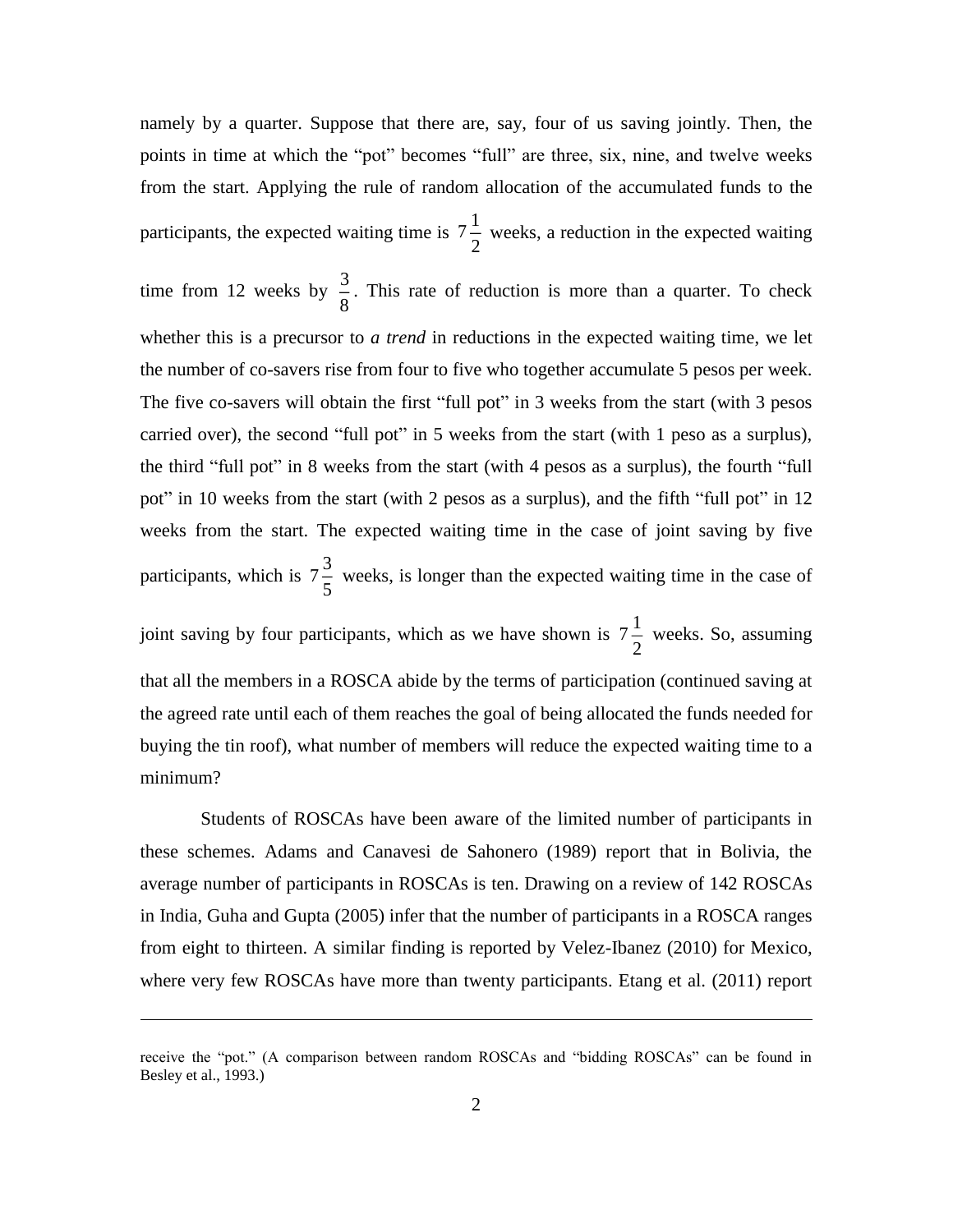that in Cameroon ROSCAs had at most 45 participants. Kedir and Ibrahim (2011) report that the median number of ROSCA participants in Ethiopia is 24. Acquah and Dahal (2018) note that the median size of an Indonesian ROSCA is 37.

The existing literature lists three main reasons for the limited size of a ROSCA. Each of these reasons invites a short reflection.

One explanation is purely technical: managing a large ROSCA is demanding (Armendariz and Morduch, 2005; Velez-Ibanez, 2010). This explanation is similar to an argument that ROSCAs are not larger because smaller ROSCAs allow for easier monitoring of the participants. However, the monitoring rationale may not be that much of an issue. In many villages across the developing world, the organization of a ROSCA is simple and transparent; the participants deposit their contributions with the organizer, say a shopkeeper who then, with a chalk on a piece of cardboard, marks an extra "+" next to the name of contributing member. There need not be much to monitor, and compliance or lack thereof is visible to everyone. (In his vivid description of the operation of a ROSCA, Bouman (1979) remarks: "[ROSCAs] admirably fit into the scenery of a low-keyed economy. There is no office, transactions being conducted at the house of the organizer . . . . There is a blissful lack of bureaucracy and paperwork. The only visible expense is a soiled exercise book to keep accounts.")

A second reason is of a "moral hazard" type: as noted by Besley et al. (1993), for a *given* duration of the scheme, the higher the number of participants, the shorter the waiting time for one of the participants to be the first to receive the "pot," thus the greater the temptation for this participant to default: winning the draw to receive the "pot" earlier implies that the duration of the commitment to contribute to the common pool will be longer. As we show in this paper, it is not optimal to fix the duration of a ROSCA and then match that duration with different numbers of participants; *the number of participants is a direct derivative of the optimal expected waiting time.* In addition, the "moral hazard" reasoning ignores the flip side of the same coin: when the purpose of participation in a ROSCA is to speed up the acquisition or installation of an implement that boosts production, then getting the "pot" early translates into earlier higher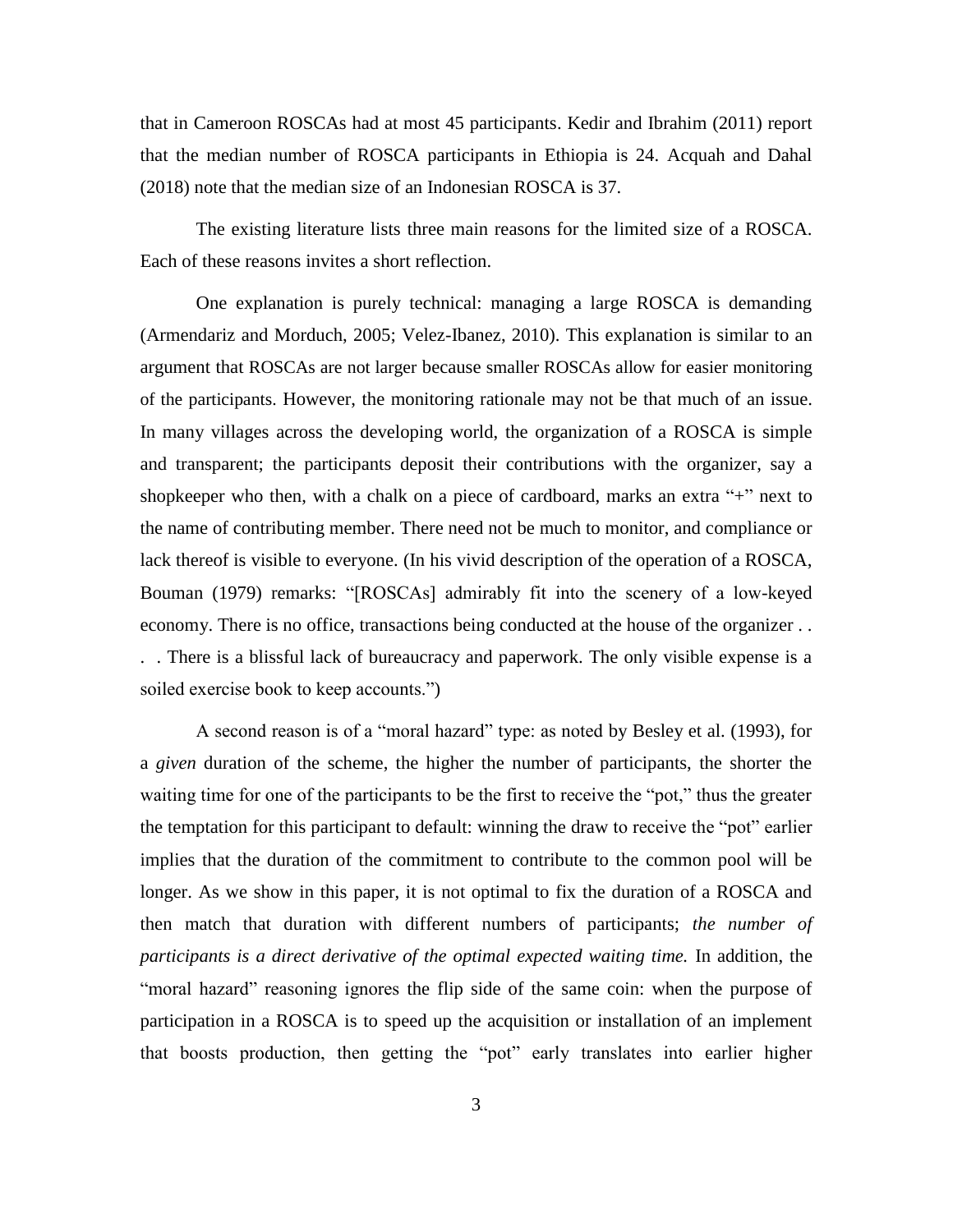productivity and earnings, which renders honoring the commitment to continue to contribute easier; longer need not then mean harder. Forming a ROSCA to expedite the installation of a tin roof has nice second-round effects beyond the reduction of the expected waiting time. Living in a better insulated house provides protection against bad weather, colds, and other causes of morbidity. This allows for increased productivity and a boost to earnings. And, of course, the installation of a tin roof (investment in housing) is an example. The purpose of savings could also be the installation of a farm-specific implement such as a tube well (investment in agriculture) with a direct gain to farm production and earnings.

Another reflection on this second reason is that a good way to see to it that the participants in a ROSCA will honor the ROSCA's terms of agreement is to team up with people who are close to each other in social space so as to provide the trust needed for collaborative saving. In the developing world, a ROSCA is typically a village or community arrangement, not an inter-village or inter-community arrangement. Geertz (1962) writes that "[ROSCAs] are usually formed by a *local* group of three or four householders through a common agreement, and other households are then invited to join" (emphasis added). And Besley et al. (1994) write that "the typical scenario for a rosca is a group of individuals who work in the same office block or belong to the same community." That said, concern that a participant in a ROSCA might renege may not be all that realistic when we bear in mind, first, that as evidence suggests, participation in a ROSCA is not a once in a lifetime experience;<sup>2</sup> the life span of a ROSCA can be years, with renewals within and across years.<sup>3</sup> As is well known from game theory, the expectation or likelihood of repetition is a powerful disciplining device, a reason to

<sup>2</sup> Bouman (1979) remarks: "One must bear in mind that RoSCA are not one-time affairs. As soon as one cycle is finished, the next begins, usually with the same players. RoSCA with a "recycled lifetime" of 10 to 15 years are reported for Sri Lanka and Nigeria." In a similar vein, Anderson et al. (2009) who allude to exclusion from future saving schemes as an enforcement device report that out of their sample of 374 participants in ongoing ROSCAs, about half of the participants had taken part in earlier ROSCAs.

 $\frac{3}{3}$  For example, Gugerty (2007) reports that the average ROSCA in Kenya completed 5.35 cycles (rounds), and Etang et al. (2011) report that the average life span of a ROSCA in a Cameroon village is eight years, with the average cycle lasting six months. Each cycle is a renewal of a ROSCA, with fresh funds being collected and allocated to the participants. In a regime of sequential cycles, renegades will find it particularly hard to gain a foothold.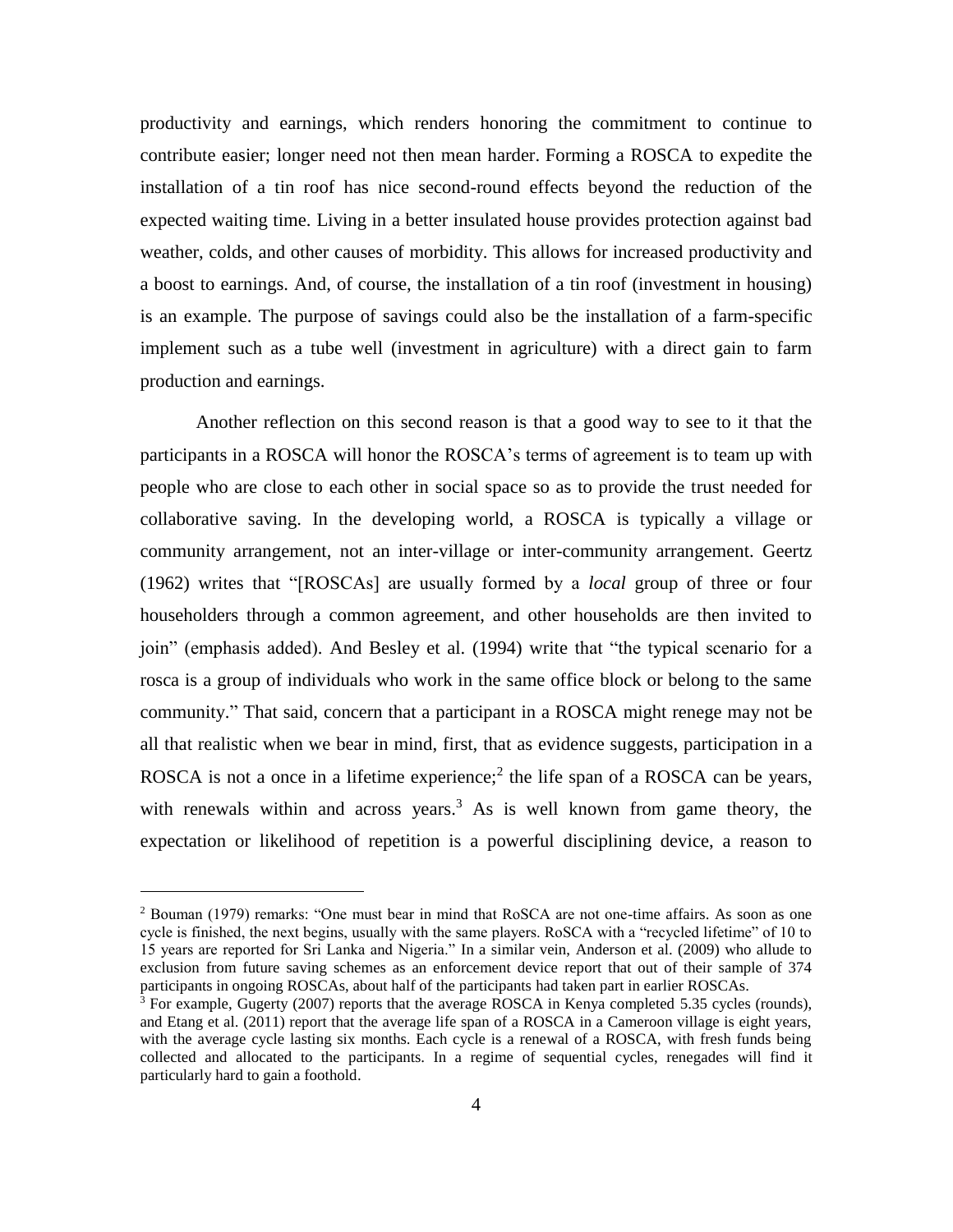establish a good reputation. And second, by and large, and as already noted, a ROSCA is set up *within* a village or community where bad behavior can result in swift and painful social sanctions.<sup>4</sup>

There are good reasons to assume that participants in a ROSCA will not tend to default, and evidence supports this conjecture. For example, Handa and Kirton (1999) report that only 2.5% of the ROSCA members that they surveyed witnessed any incidence of delinquent contributions. What incentive does an early winner of a draw have not to renege? What can participants who contributed to the savings pool but did not win the first "pot" do to effectively dissuade the co-saver who received the "pot" from reneging? If they use means that help cement joint saving, the perceived risk involved in joint financing can be moderated, and this form of financing will be attractive. Conversely, when such means are not available, lone saving will be more appealing. A standard list of responses to the preceding two questions includes social deterrents, reputational concerns, and repeat transactions, with obvious linkages between the three.

Compliance can be strengthened by applying social pressure, for example in the form of sanctions. The option of sanctioning will be effective when a participant is close in social space to co-savers who have yet to receive funding, but will not have teeth when the contracting parties are distant in social space. Furthermore, sanctioning will be more effective when a participant wants to keep open the option of "re-ROCSA-ing." In the "grand" scheme of things, this implies that participation in a ROSCA in a given point in time is not a final event, not the last act in a sequence of moves; rather, it is a stage in a process, part of a broader, lasting, and dynamic relationship. (Recall footnote 2.) This line of reasoning can be taken a step further. Suppose that people in a village who seek to form a ROSCA and who want to lower the likelihood of "default" differ in the likelihood that they will want to re-enter ROSCAs. Then, if people with a low likelihood team up

<sup>4</sup> Bouman (1979) brings up four points. First, because ROSCAs are self-selected peer groups, wilful default is rare. Second, because membership of a ROSCA is local, social pressure and the threat of public ostracism appears sufficient to prevent default. Third, defaulters would find it difficult to join another ROSCA. And fourth, in the rare event in which public ostracism does not have much effect, sanctions may take the form of none too subtle warnings such as a threat to set fire to the defaulter's barn or granary, or to steal or kill his livestock.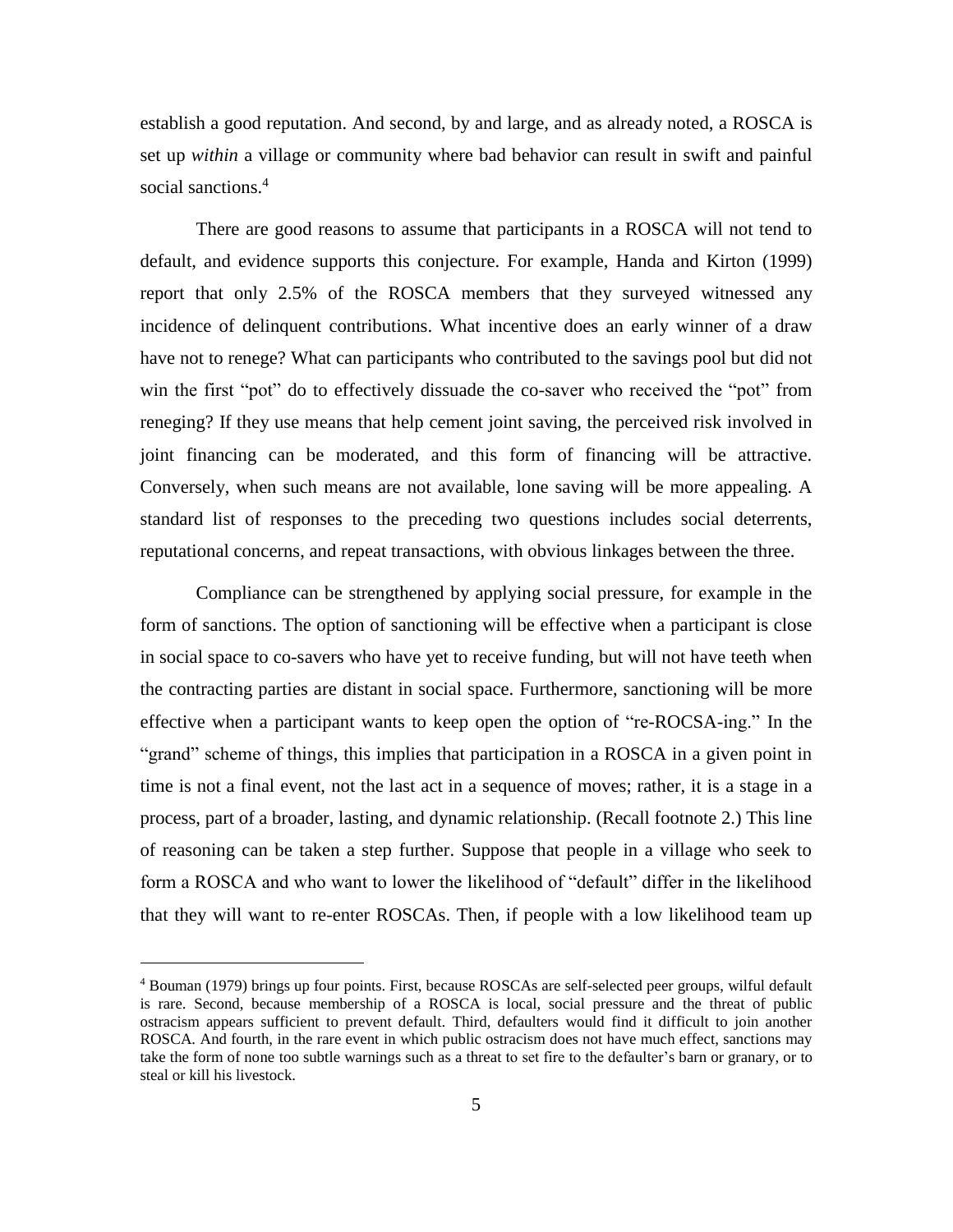with other people of low likelihood, and people with high such likelihood team up with people of high likelihood, the overall incidence of default will be lower than if people with low likelihood team up with people with high likelihood, and people with high likelihood team up with people with low likelihood.<sup>5</sup>

A third reason relates to the frequency with which the participants receive their income (Anderson et al., 2009). To see this, suppose that the size of a ROSCA "pot" is fixed and is equal to the cost of the good to be acquired, which is 12 pesos, and that a ROSCA of four members will have a weekly rotation that matches the points in time at which the members receive incomes (with weekly contributions equal to 4, and as per our example above, four rotations to completion). If instead a ROSCA of five members is contemplated, members will not be able to increase the frequency of the rotation, thus not exhausting the potential to maximize the gain from increased membership.

Whether a ROSCA is formed endogenously (by the participants) or exogenously (by entities such as charities and commercial banks that offer savings accounts that mimic a ROSCA arrangement), we assume that the creators are benevolent in the sense that their aim is to maximize the participants' gain. In particular, in concert with the basic notion of time preferences, they all seek to minimize the expected waiting time for receiving the "pot." Clearly, participation in a ROSCA shortens the waiting period to obtain the desired good for all the participants except for the last one who, anyhow, does not wait longer than if saving alone.

People resort to participation in a ROSCA because if they do not, the benefit (welfare gain) from mastering the funds needed to install, implement, acquire and so on is delayed. The raison d'être of participation is to gain time, to expedite. Given this, what architecture will *on average* best deliver it? The first order and natural statistic to use is the expected mean. This is the measure that we use. Imagine that we visit a village and meet people who fit the preceding description, and who have already formed a ROSCA.

 $<sup>5</sup>$  An interesting study could be to analyze cases in which ROSCAs failed (experienced defaults) in order to</sup> establish the reasons for this, perhaps common reasons. Such a study could also seek to establish whether the reasons for a breakdown are related to deviations from the optimality condition identified in this paper.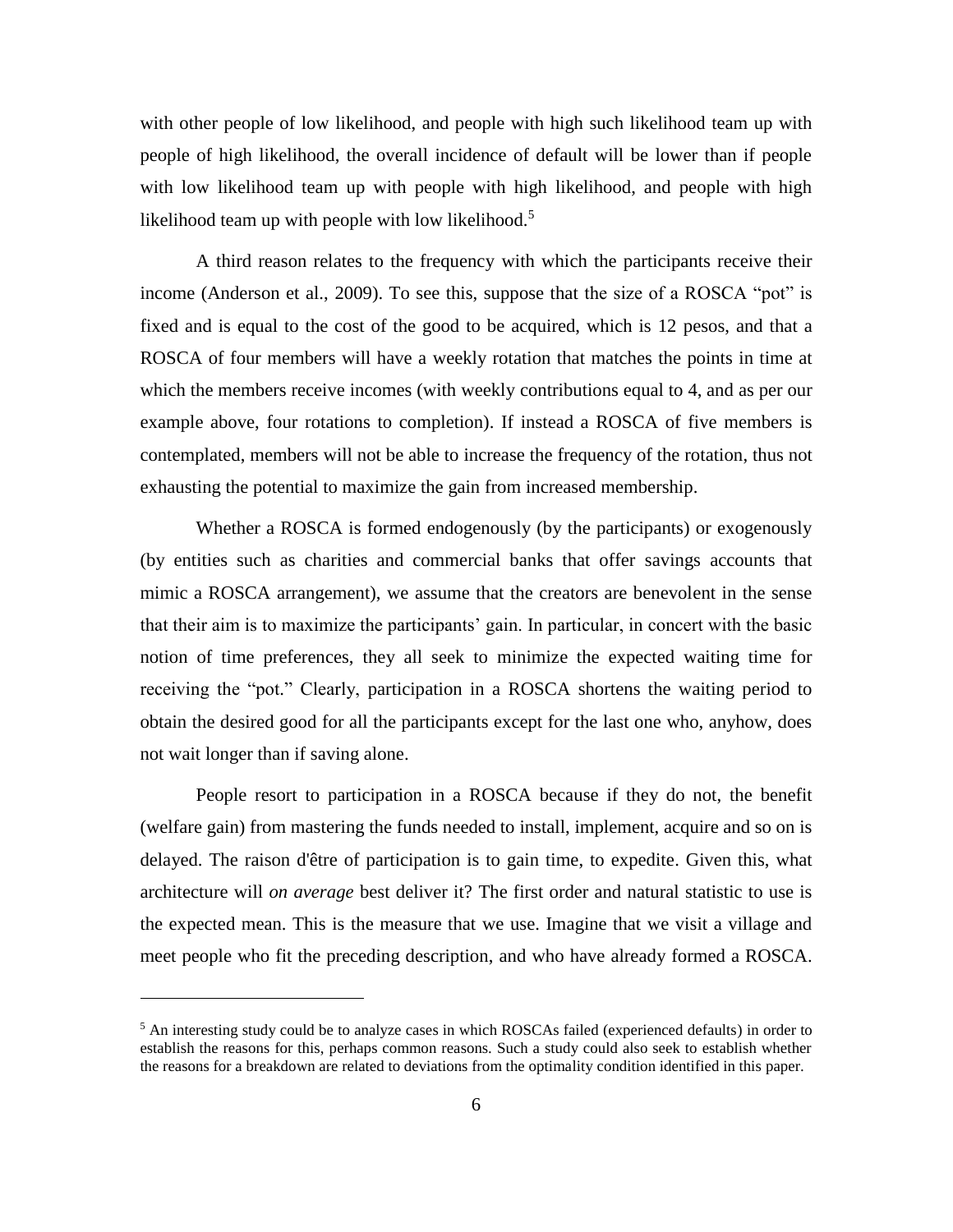If we find that the number of participants is lower than the optimum, then we will recommend adding new members. For scholars who study the formation and functioning of informal financial institutions, we provide a rigorously derived rule for limiting the size of these institutions. However, if ROSCAs were to function merely as a mechanism that facilitates saving, then there would be no reason for their special design; people could deposit, say with the village elder, some funds, and at a future point in time the accumulated sum will be divided between them. 6

In this paper we draw on the intuition behind the third reason discussed above. We conduct a formal analysis showing how the "discreteness" of the frequency of ROSCA rotations feeds into the optimal size of the membership of a ROSCA.<sup>7</sup> What we show, which to the best of our knowledge has not been reported before, is that an optimal size of a ROSCA exists, that it is (relatively) limited, and that it is a multiple of the number of time periods that it takes an individual to save on his own. Our result is far from being "relatively obvious:" to us, instinctively, it would seem that if we were to neglect management costs and moral hazard considerations, then larger ROSCAs would generally be more efficient due to scale.<sup>8</sup> Establishing the existence of an optimal size is then counterintuitive, and proving this existence was not done before.

<sup>&</sup>lt;sup>6</sup> In addition to gaining time as the core reason, there can be other benefits from joining a ROSCA as opposed to saving alone. For example, saving regularly on one's own, even for a self-disciplined person, could be a challenge. Participating in a ROSCA can help to develop a habit of regular saving, in a sense a voluntary undertaking to enter a regime of enforced saving.

 $\frac{7}{1}$  The typical ROSCA operates under three characteristics of discreteness ("lumpiness" and "indivisibility"): the depositing of contributions is done at specific points in time (weekly, monthly, or even seasonally following harvests); the good to be purchased is often bulky (a tube well, a cow), not divisible, and even when it is (a bullock cart the components of which can be bought incrementally), it does not confer value until it is complete; and the number of participants is naturally discrete.

<sup>&</sup>lt;sup>8</sup> There is an additional reason why a large ROSCA could be considered more attractive than a small one. Suppose that there is a group of people who seek to form a ROSCA, where one of them is a defaulter, meaning that this person will default once he receives the "pot." While the others suspect that there is a defaulter, they do not know who this person is. The biggest benefit to the defaulter will be conferred when he is drawn to be the first to receive the "pot." In a small ROSCA, say of three participants, the probability of this occurring is one third; in a big ROSCA, say of ten participants, the probability of this occurring is one tenth. Thus, joining a small ROSCA will be preferred by a defaulter to joining a big ROSCA. It then follows that, as a defense against the presence of a defaulter in their midst, people will prefer to have a big ROSCA as opposed to having a small one.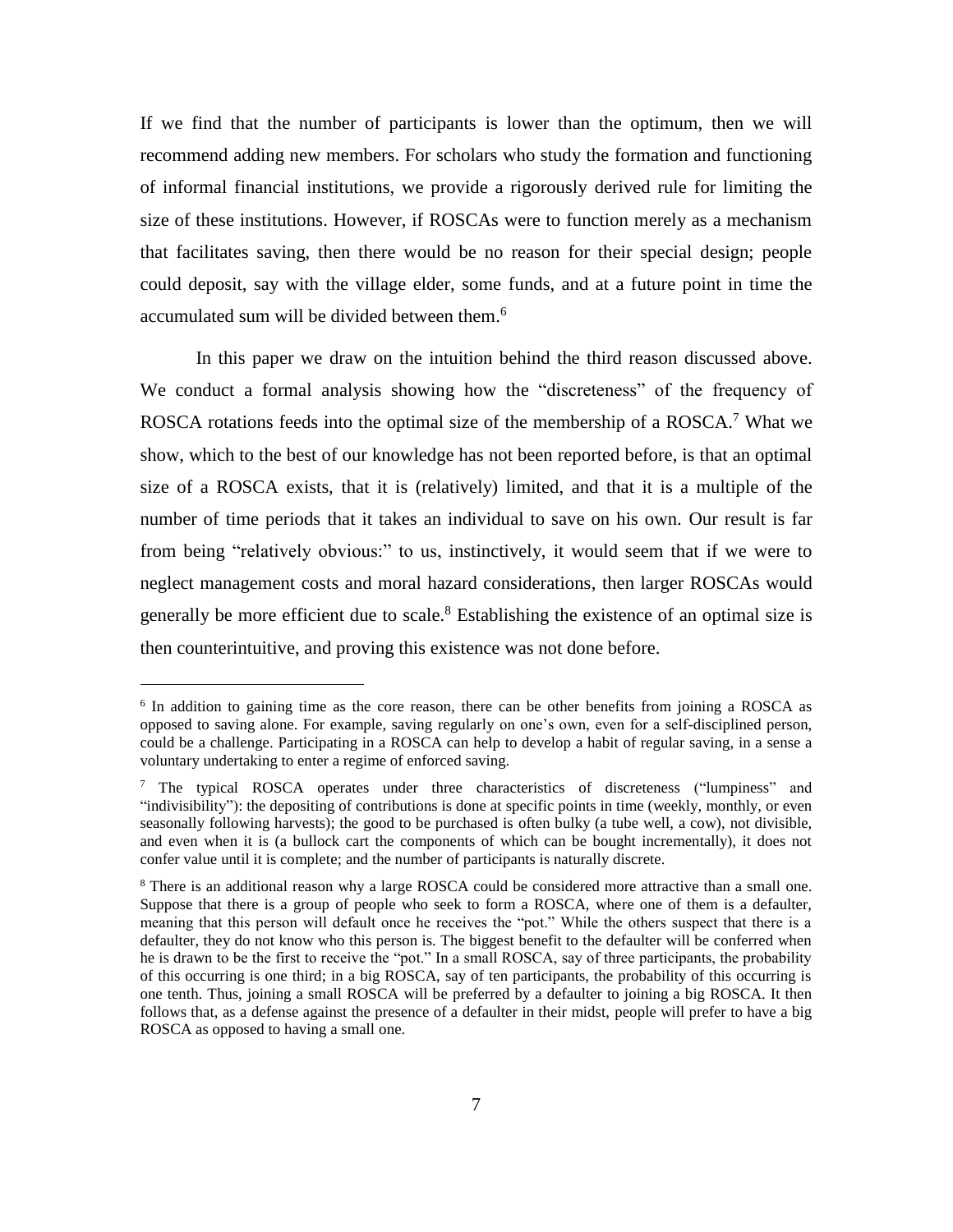The financial architecture that we study in this paper is a random ROSCA. Our study is not an all-encompassing study of all types ROSCAs. We do know that random ROSCAs are prevalent, and frequent. For example, Kedir and Ibrahim (2011) find that random ROSCAs are the common type of a ROSCA in Ethiopia. In the sample of Kenyan ROSCAs studied by Gugerty (2007), a large fraction of ROSCAs (42%) are random, while in the Kenyan sample of Anderson et al. (2009), 29% of the ROSCAs are random. According to Rutherford (2001), most of the ROSCAs in Bangladesh are of the random type.

We assume that the participants in a given ROSCA have a similar need, save in a similar manner, and are allocated the "pot" in the same manner. This is the reference setting that we study. In reality needs can differ, the ability to set aside a given sum on a regular basis can differ, and "pot" allocations can be governed not by a draw but, rather, by bidding where the participants bid competitively for the "pot" which is then given to the highest bidder, or allocations can be guided by considerations such as need, age, and compassion. (When the latter, then a ROSCA also assumes the role of an insurance provider.) To the extent that heterogeneity in need and the ability to save can interfere with the smooth functioning of ROSCAs and detract from their stability, we would expect the formation of several ROSCAs in a given village, each with a considerable degree of homogeneity rather than the formation of mixed ROSCAs. Women who save towards buying a cow will form one ROSCA, men who save for the installation of a tube well will form another ROSCA. All in all, our paper does not strive to be a Handbook of ROSCAs. We focus on a case of considerable homogeneity and uniformity which, as we state repeatedly, is not only an appropriate characterization or approximation of a good part of reality; it is also the basis for the construction of a plethora of ROSCA architectures. Particularly because of this, the attributes of the type of case that we study need to be fleshed out and ascertained rigorously. And the methodology and criteria that we develop can serve as a foundation for the study of other cases.

Our findings wield major consequences for the design of ROSCAs. An idea that could come to mind is to exploit the effect of scale to increase the efficiency of ROSCAs: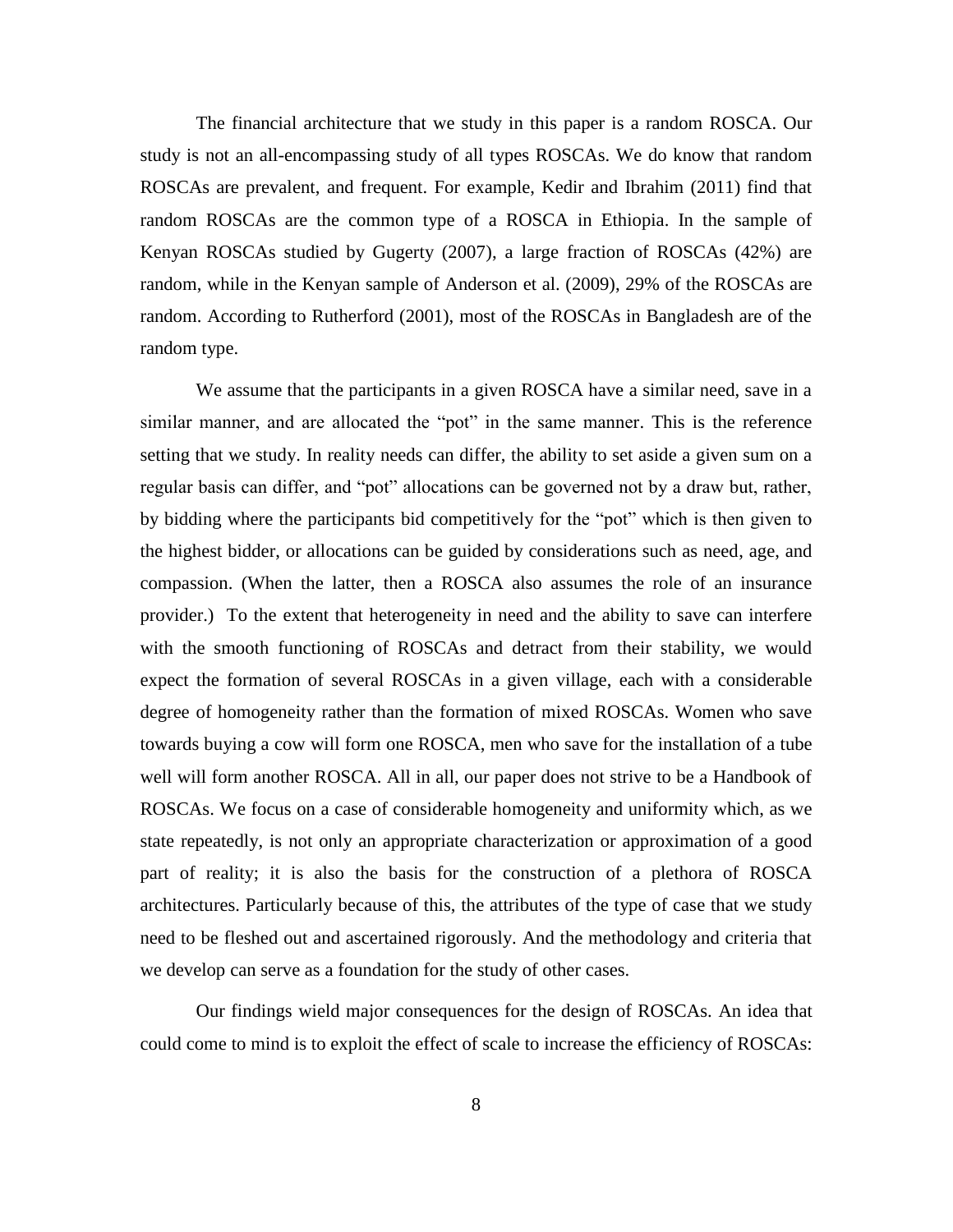if we were to sufficiently reduce the cost of management (monitoring, enforcement, and other transaction costs) and the temptation to default, then a large ROSCA would be deemed more efficient than a smaller one. However, what we show is that even if the cost of management was negligible and the moral hazard was eliminated entirely, increasing the size of ROSCA beyond the optimum will not be beneficial to the participants.

# **2. The optimal size of a ROSCA**

# 2.1. An example.

We develop further the example presented in the Introduction where we assumed that it takes 12 pesos to buy a tin roof (a lumpy investment), and that saving is at the rate of 1 peso per week. In Figure 1 we plot the expected waiting time for ROSCAs with different numbers of participants as a function of these numbers.



**Figure 1**. The expected waiting time in weeks for ROSCAs of different sizes when the cost of a tin roof is 12 pesos, and when each participant saves at the rate of one peso per week.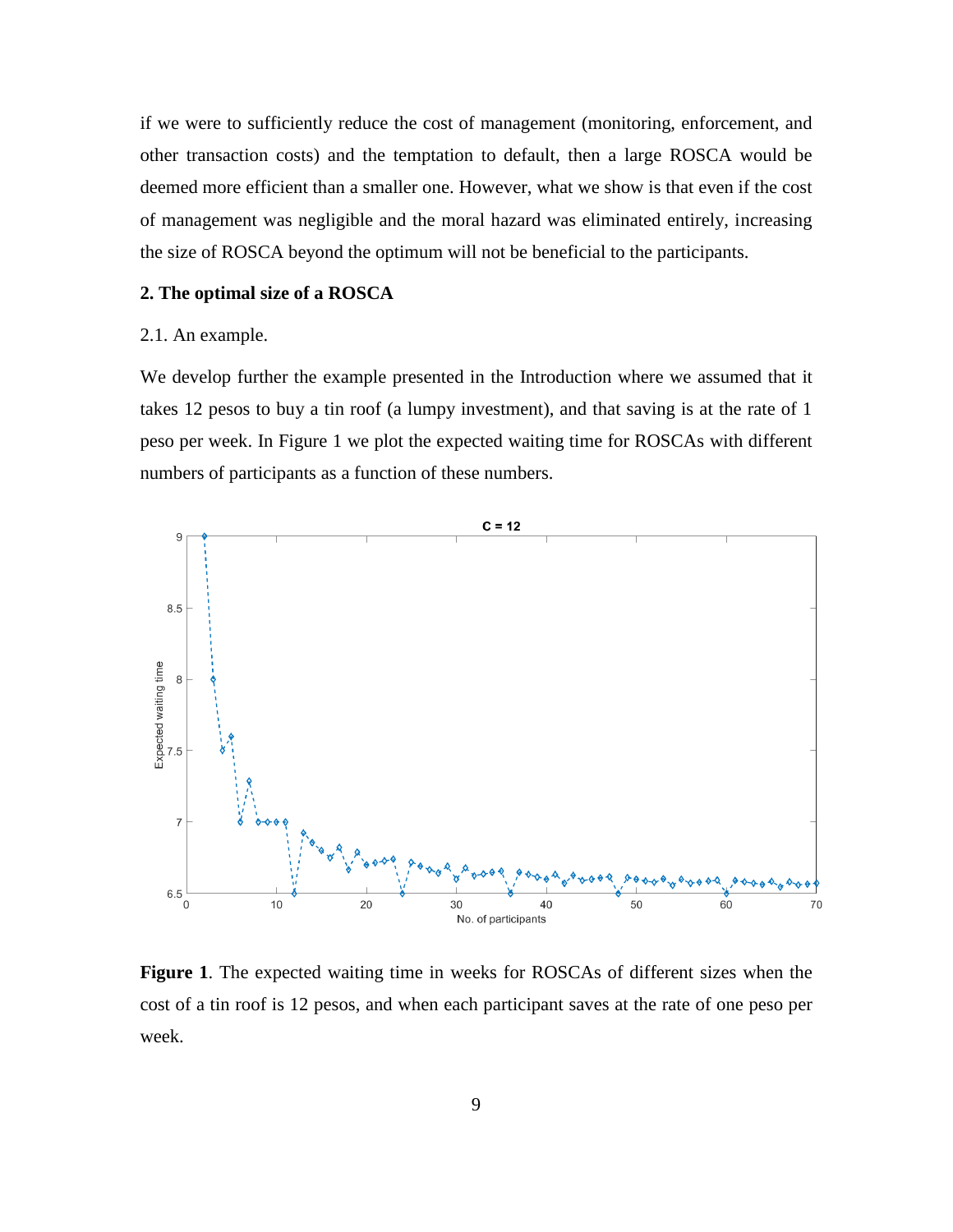Four features of the Figure strike the eye. (i) When there are twelve participants, the expected waiting time is  $6\frac{1}{2}$ 2 weeks. For fewer participants, the expected waiting time is longer than this. (ii) The expected waiting time of  $6\frac{1}{5}$  $\frac{1}{2}$  weeks is recurrent for ROSCA sizes that are multiples of 12: the function of the expected waiting time has multiple minima obtained at  $k = 1, 2, \dots$  multiples of 12, which in this example occur in weeks 12, 24, 36, 48, 60, and so on. (iii) The expected waiting time does not change monotonically with respect to the size of the ROSCA. (iv) For numbers of participants that differ from multiples of 12, there is an overall downward trend in the expected waiting time which, in turn, converges to  $6\frac{1}{2}$ 2 weeks (the same expected waiting time as the one yielded by 12 participants) as the number of participants grows to infinity.

We next state and prove a claim showing that the minimal expected waiting time is a simple linear function of the number of time periods it takes an individual who saves on his own to accumulate the required funds.

# 2.2 A generalization

Let  $C \in \square_+$  be the cost of the tin roof. The individual is assumed to save at the constant rate of 1 unit per week; for ease of reference we call that amount 1 peso. Instead of saving alone, a ROSCA of  $N \in \square_+$  individuals is formed where all the participants save in the same way as the individual referred to above, namely at the end of every week each of them puts his savings into the common "pot." Whenever there are at least *C* pesos in the common "pot," as many as possible (randomly chosen) individuals receive funds from the common "pot" to facilitate the purchase of the tin roof. (No individual gets the funds twice.) As a result, every participant receives funds not later than *C* weeks after starting the ROSCA. By  $T_N$  we denote the expected number of weeks that it takes to receive the funds needed for installing the tin roof. What is the *minimal* expected waiting time in weeks, denoted by  $T_{\text{min}}$ , that it will take for a participant to receive the funds needed for installing the tin roof? For what number of participants in a ROSCA is the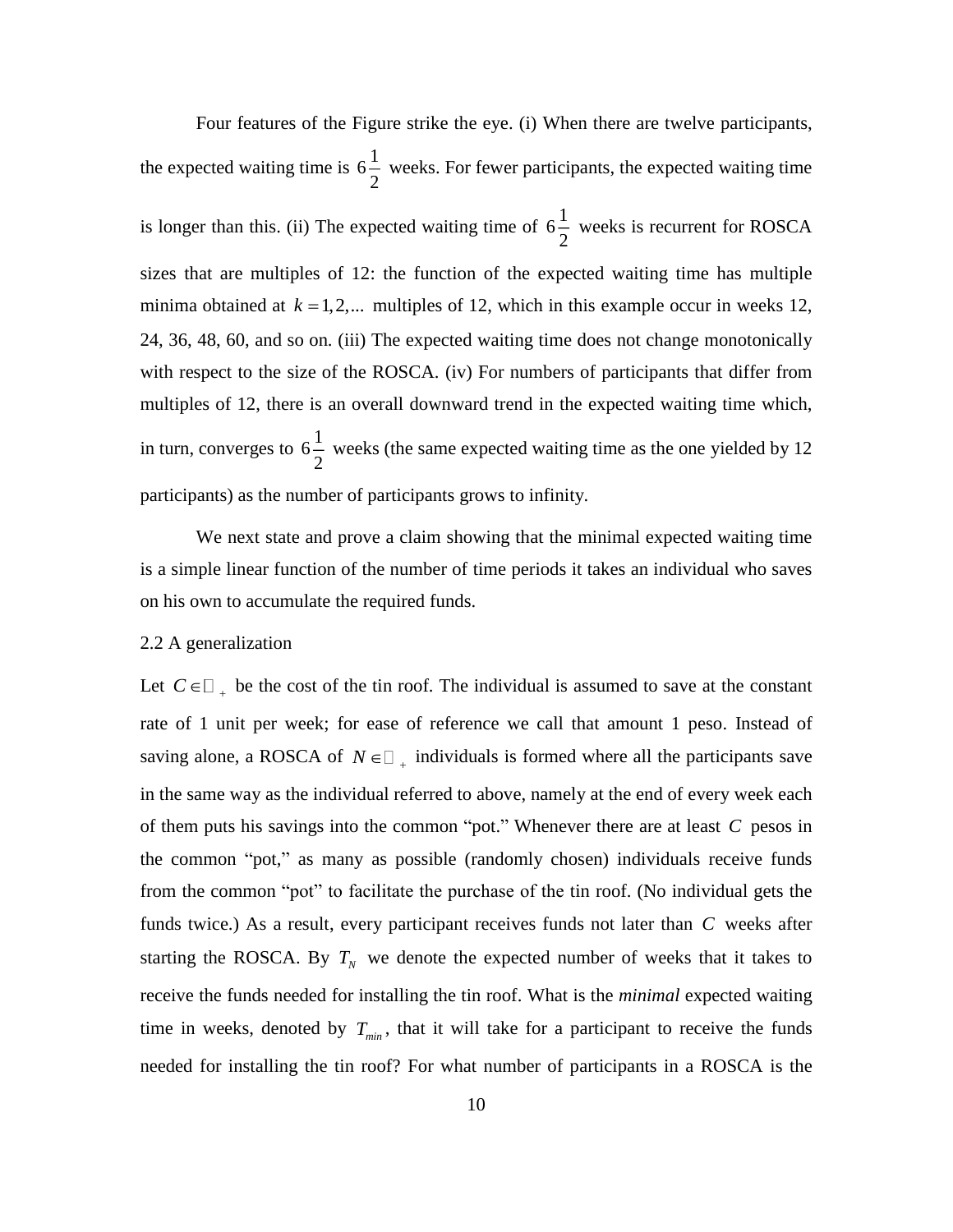minimal waiting time to be obtained? The essence of the following claim is that the minimal expected waiting time for getting the funds needed to install the tin roof, achieved when the number of participants in a ROSCA is a multiple of the cost *C* of the tin roof (namely when this number is  $kC$ ,  $k = 1, 2,...$ ), is  $\frac{C+1}{2}$  $\frac{C+1}{2}$  weeks.

2

**Claim 1**. Case (i): We assume that N is a multiple of C. Then  $T_N = T_{\min} = \frac{C+1}{2}$  $N - 4$  min  $-$  2  $T_{N} = T_{min} = \frac{C+1}{2}$ .

Case (ii): We assume that N is not a multiple of C. Then  $T_N > T_{min} = \frac{C+1}{2}$  $N$ <sup>*min*</sup> 2  $T_{N} > T_{min} = \frac{C+1}{2}$ .

**Proof**. In the Appendix.

 $\overline{a}$ 

Claim 1 informs that the minimal expected waiting time,  $T_{min}$ , is a simple linear function of *C*, the number of the time periods that it takes an individual to save on his own. We can say that the minimal expected waiting time is "slightly over half" the number of time periods that it takes an individual to save on his own.<sup>9</sup>

By itself, the observation that the minimal expected waiting time is obtained when the number of participants in a ROSCA is  $kC$ ,  $k = 1, 2, \dots$ , is quite telling. Referring to our "example of 12," suppose that we "visit" a village in which we observe that there are two ROSCAs, each of the same size of 12 participants, and each yielding the same minimal expected waiting time of  $6\frac{1}{2}$  $\frac{1}{2}$  weeks. If we were to point out to the villagers that, to expedite matters, instead of two ROSCAs of 12 participants the villagers will do better by forming a single ROSCA of 24 participants, then we will be proved wrong: other things being held the same, in terms of the expected waiting time such a rearrangement will confer no gain.

<sup>9</sup> In a ROSCA of an optimal size, *all the participants except one* receive the funds needed to install the tin roof earlier than if saving alone. Only the participant who is drawn to receive the funds last ends up experiencing a waiting time that is the same as the waiting time that he would have experienced if saving alone.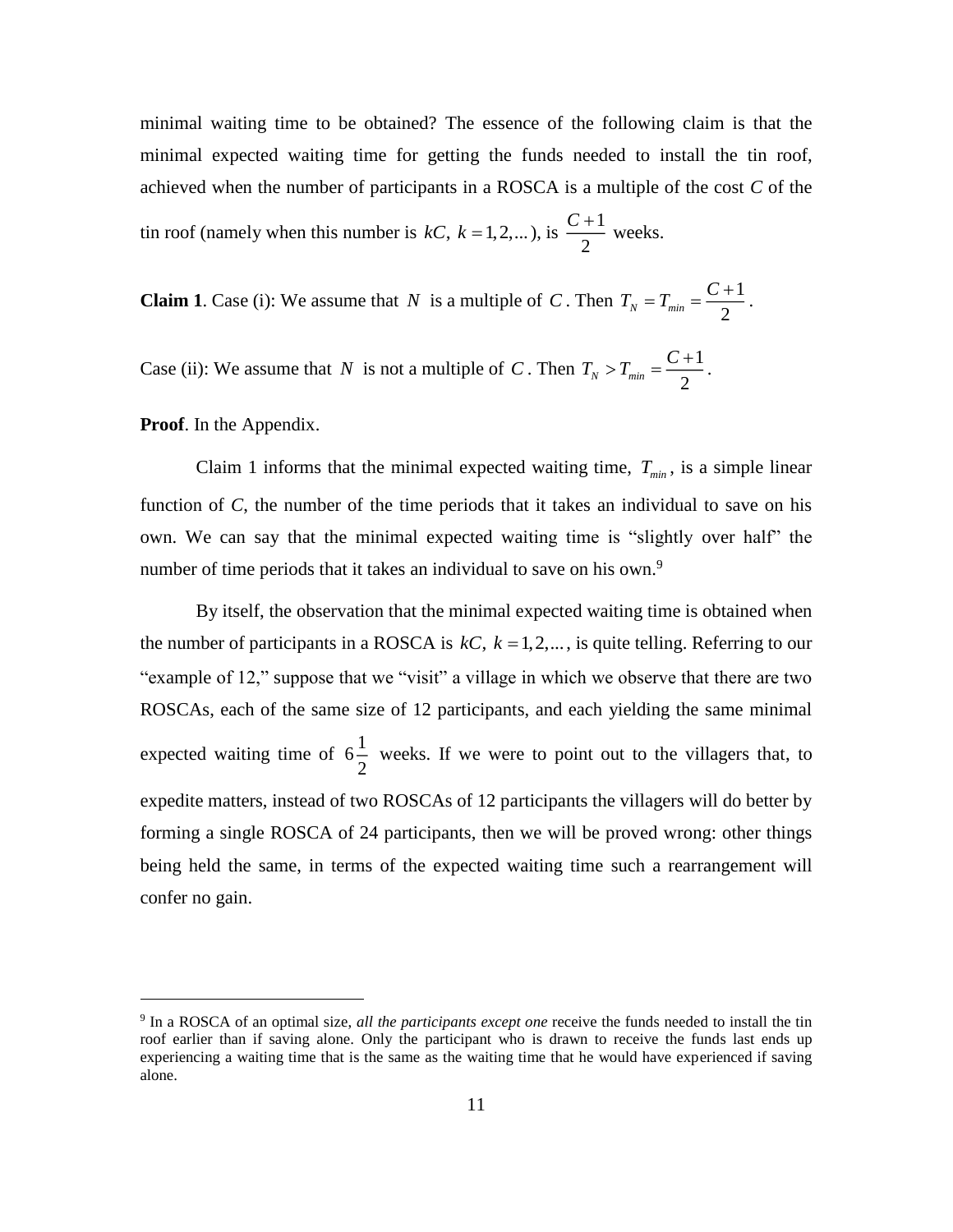Two remarks shed additional insight into the attractiveness of having a ROSCA of size *C*.

**Remark 1**. When lone saving is replaced by a ROSCA saving, the gain in terms of the reduction in the expected waiting time that obtains right at the outset, namely when lone saving is replaced by a two-person ROSCA, is larger, or at least not smaller, than the gain that obtains when the two-person ROSCA is replaced by the ROSCA size that confers the minimal expected waiting time. We present the reasoning that yields this observation in two parts: when *C* is an even number, and when *C* is an odd number.

(i) We consider first the case in which *C* is an even number. The expected waiting time when saving alone is *C* and when, instead, saving is with one other person, the expected waiting time is  $\frac{3}{5}$ 4  $\frac{C}{4}$ , so the gain is  $\frac{C}{4}$  $\frac{C}{\cdot}$ . From Claim 1 we know that the minimal expected waiting time is  $\frac{C+1}{2}$ 2  $\frac{C+1}{2}$ . So if we were to shift from a two-person ROSCA to the ROSCA size that delivers the minimal expected waiting time, the gain would be 1  $C-2$ 2 4 3 4  $C - C + 1 = C$  $\frac{1}{2} = \frac{C-2}{4}$ . This number is smaller than  $\frac{C}{4}$ *C* .

(ii) We next consider the case in which *C* is an odd number. The expected waiting time when saving alone is *C*, and when saving with one other person the expected waiting time is  $\frac{3C+1}{1}$ 4  $\frac{C+1}{C}$ , so the gain is  $\frac{C-1}{C}$ 4  $\frac{C-1}{C}$ . From Claim 1 we know that the minimal expected waiting time is  $\frac{C+1}{2}$ 2  $\frac{C+1}{2}$ . So if we were to shift from a two-person ROSCA to the ROSCA size that delivers the minimal expected waiting time, the gain would be 4  $3C + 1$   $C + 1$ 4 1 2  $\frac{C+1}{C-1} - \frac{C+1}{C-1} = \frac{C-1}{C-1}$  $\frac{+1}{-} - \frac{C+1}{2} = \frac{C-1}{\sqrt{2}}$ . This number is the same as the gain obtained when moving from lone saving to a two-person ROSCA.

**Remark 2**. Suppose that instead of an individual saving on his own, we start with a ROSCA of two, and then expand it incrementally; that is, we increase the size of the ROSCA from two participants to three, then from three participants to four, and so on. In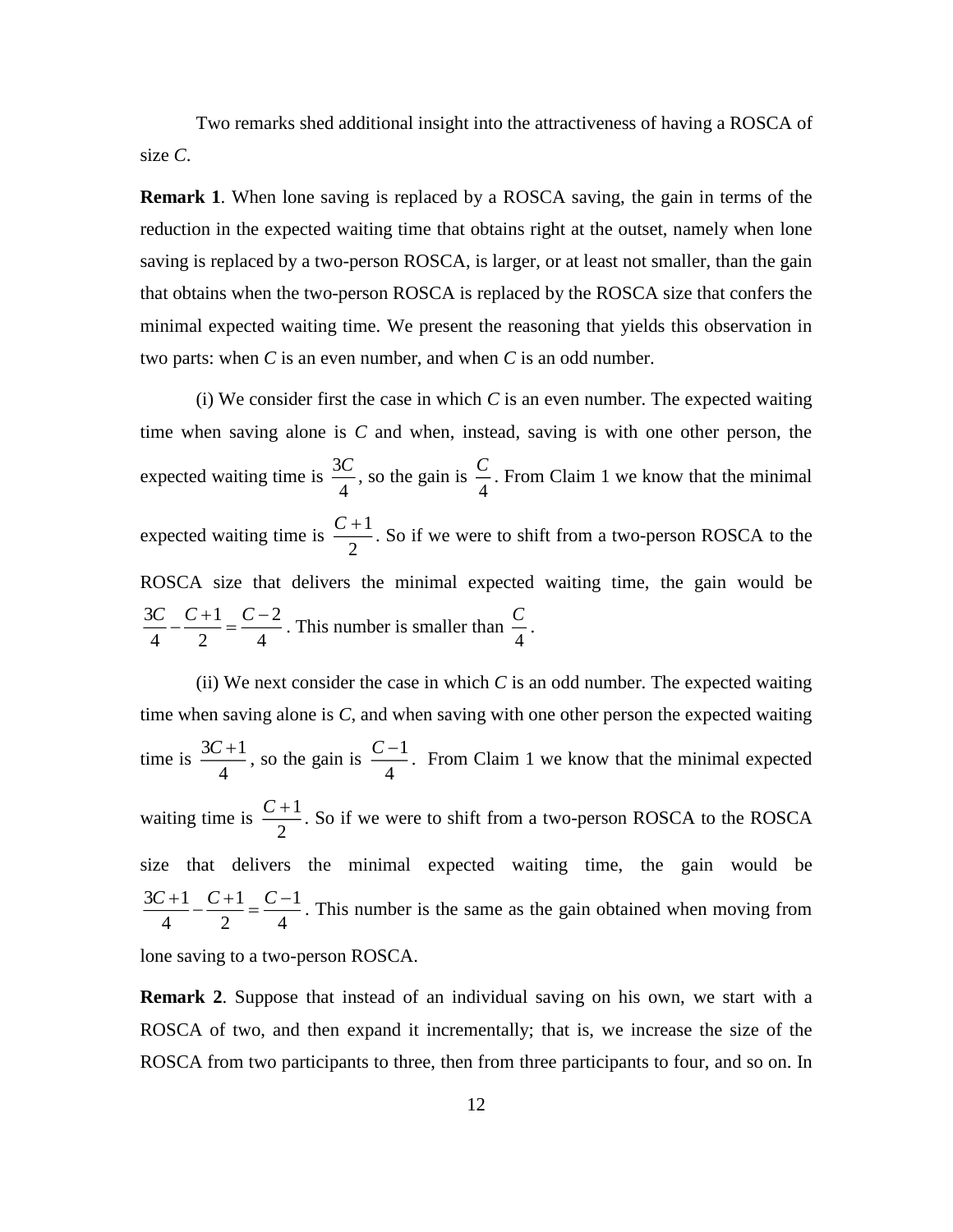terms of convergence with the minimal expected waiting time, such changes do not take us *monotonically* closer to the minimal expected waiting time. <sup>10</sup> As shown in Figure 1, an initial decrease in the expected waiting time can be followed by a subsequent increase.

Thus: the biggest increment to the efficiency of a ROSCA occurs right at the outset, namely upon a change from lone saving to joint saving by two individuals, and the efficiency of a ROSCA does not change monotonically, as when a downward trend in the expected waiting time is followed by an increase. Consequently, when a process of enlarging a ROSCA from size *C* to size *kC* is underway, there is a risk of being "stuck" in a non-optimal size "in between" the multiples of *C*. This observation supports the conclusion that out of ROSCA sizes that yield the lowest expected waiting time  $(kC, k = 1, 2, ...)$ , the smallest size *C* will be preferred, so it is to this size that we refer as the "optimal size of a ROSCA."

The expected waiting time is not the only measure for which a ROSCA of size *C* or, for that matter, of a size that is a multiple of *C*, outperforms ROSCAs of other sizes. For a ROSCA of size *N* we denote the waiting time to obtain the "pot" by the random variable  $\tau_N$ . The following claim reveals that with respect to waiting time, in terms of stochastic dominance ROSCAs of a size that is a multiple of *C* are better than ROSCAs of other sizes.

**Claim 2**. For any  $N_1 \in \mathbb{Z}_+$  that is a multiple of *C*, and for any  $N_2 \in \mathbb{Z}_+$  that is not a multiple of *C*, it holds that  $P(\tau_{N_1} \le k) \ge P(\tau_{N_2} \le k)$ , where  $k \in \{1, ..., C\}$ . For a k such that  $kN_2$  is not a multiple of *C*, the inequality is strict.

# **Proof**. In the Appendix.

 $\overline{a}$ 

We next study in greater detail characteristics of sizes of ROSCAs that differ from the ones that yield the minimal expected waiting time.

2.3. Progression outside the minima of the expected waiting time of ROSCAs of different sizes

<sup>&</sup>lt;sup>10</sup> It turns out that this feature pertains to values of *C* that are not prime numbers.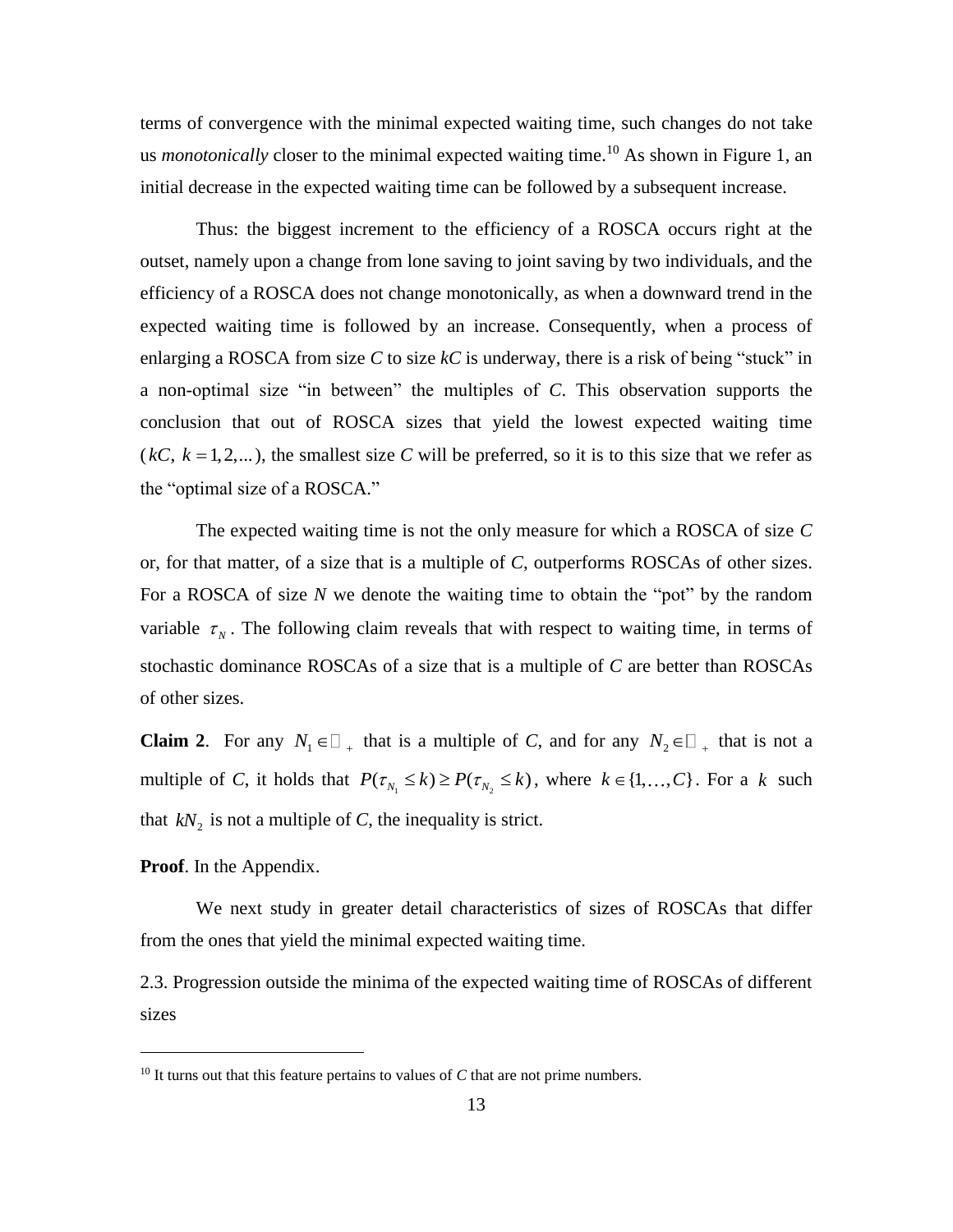The preceding considerations still leave open the question of what can be said about the pattern or the progression of the expected waiting time for ROSCAs of different sizes *outside* the minima  $N = kC$ ? For example, in terms of the excepted waiting time, is there a gain from having  $2C - 1$  participants as opposed to  $C - 1$  participants? (In the example of 12, is having 23 participants better than having 11 participants?) Is it the case that being anywhere between  $(k+1)C$  and  $kC$  is better than being anywhere between  $(m+1)C$  and  $mC$  where *k* and *m* are natural numbers, and  $k > m$ ? (Again, "better" stands for a shorter expected waiting time.)

Revisiting Figure 1, for  $N \neq kC$ , there is an overall downward trend of the expected waiting time which, in turn, converge to *Tmin* .

This feature is the subject of Claim 3 which identifies and explains an overall decreasing pattern in the expected waiting time,  $T_N$ . The meaning of the finding reported in the claim is that when we are out of the minima of the expected waiting time, a larger number of participants generally results in a lower expected waiting time (although obviously it never takes the expected waiting time below the minima). This consideration is important: in terms of obtaining the minimal expected waiting time, even the largest possible ROSCA will not do better than a ROSCA of size *C*. The reason for the pattern described is that for any  $N, k \in \mathbb{Z}_+$ ,  $T_{N+kC}$  is a particular convex combination of  $T_N$  and of  $T_{min}$  such that the value of  $T_{kC+j}$  and the difference between  $T_{kC+j}$  and  $T_{min}$  (for  $j \in \{1, 2, ..., C-1\}$ ) decrease when k increases. Ultimately, the sequence  $(T_N)_{N=1}^{\infty}$ converges to *Tmin* .

**Claim 3**. The following properties of the sequence  $(T_N)_{N=1}^{\infty}$  hold.

(a) For any  $N, C, k \in \square$ , the term  $T_{N+kC}$  is given by

$$
T_{N+kC} = \frac{N}{N+kC}T_N + \frac{kC}{N+kC}T_{min}.
$$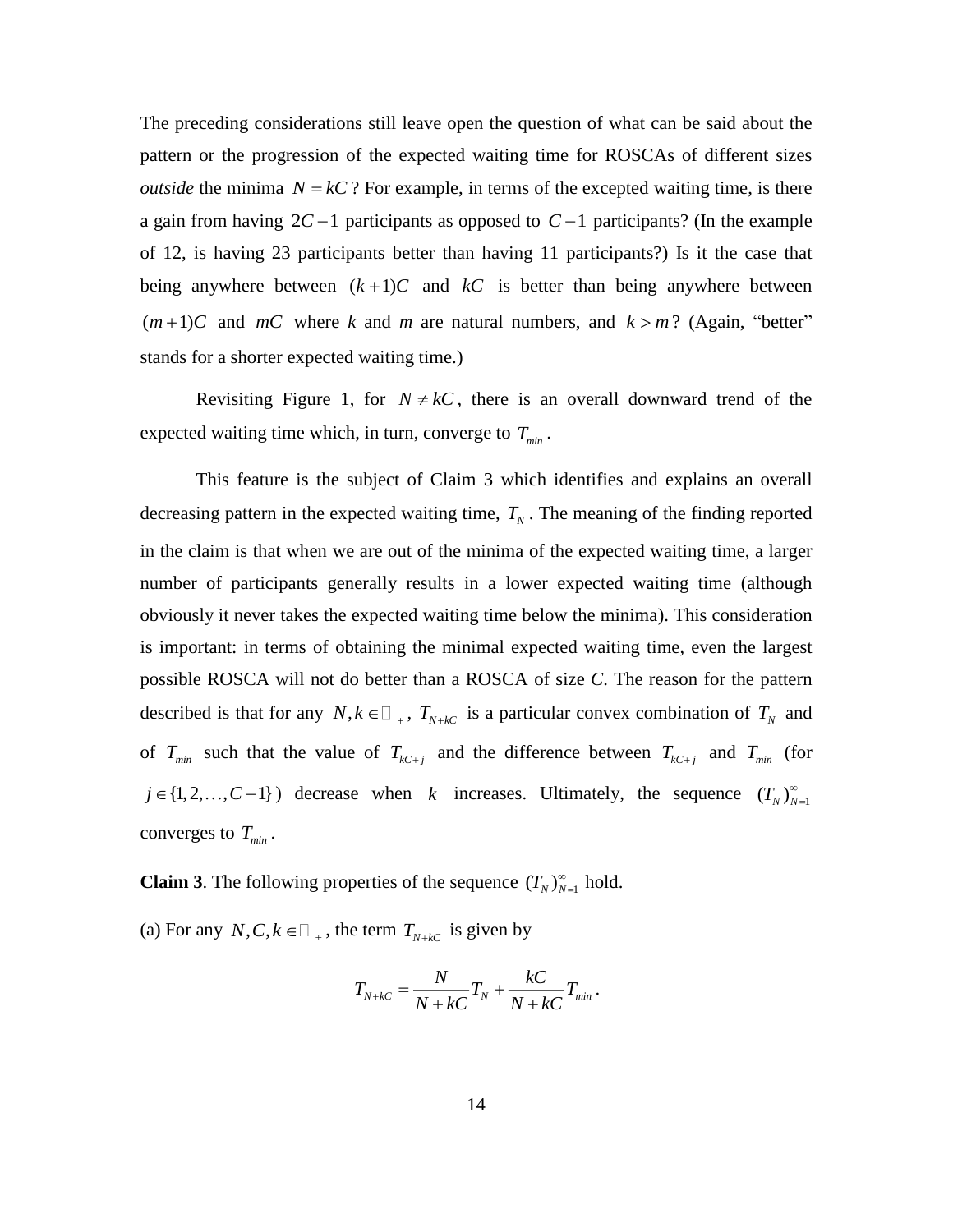(b) A decreasing trend: for any fixed  $C \in \square_+$  and for any  $j \in \{1, 2, ..., C-1\}$ , the sequence  $(T_{j+kC})_{k=1}^{\infty}$  is strictly decreasing.

(c) Convergence: for any fixed  $C \in \square_{+}$  it holds that  $\lim_{N \to \infty} T_N = T_{min}$ .

**Proof**. In the Appendix.

#### **3. Discussion and conclusions**

We develop a formula for the optimal size of a ROSCA, using as our measure of efficiency the expected waiting time that it takes to obtain the funds needed to acquire a desirable good. We find that maximal efficiency is reached for a ROSCA of size *C*, where *C* is the number of time periods that it takes an individual to save on his own. We also find that the same level of maximal efficiency is achieved by ROSCAs of sizes that are multiples of *C*. In addition, we find that the relationship between the efficiency of a ROSCA and its size is not monotonic. Although a change from lone saving to joint saving by two individuals always increases efficiency, the same does not apply to other incremental increases: when the size of an existing ROSCA increases by one, the expected waiting time may actually become longer. Nonetheless, an indefinite increase of the size of a ROSCA results in efficiency converging to the maximal efficiency. Because, as we have shown, maximal efficiency is obtained for size *C*, this indefinite increase confers no gain. In addition, in the close neighborhood of any  $kC$ ,  $k = 1, 2, ...$ , efficiency is lower than at *kC*. Our results refute the presumption that when management issues and moral hazard considerations are controlled for, a large ROSCA is naturally more efficient than a small ROSCA.

Consider the mirror image of the theme examined above. While the cost of the tin roof is fixed at *C* , the number of individuals who will want to participate in a ROSCA, *N* , is also fixed. How many ROSCAs to form, and how to distribute the individuals between them? To gain an easy handle on this question, imagine that  $C = 4$ , and that there are  $N = 6$  individuals who seek to expedite getting a tin roof, to which end they are inclined to resort to "a ROSCA solution." Because 6 is not a multiple of 4, what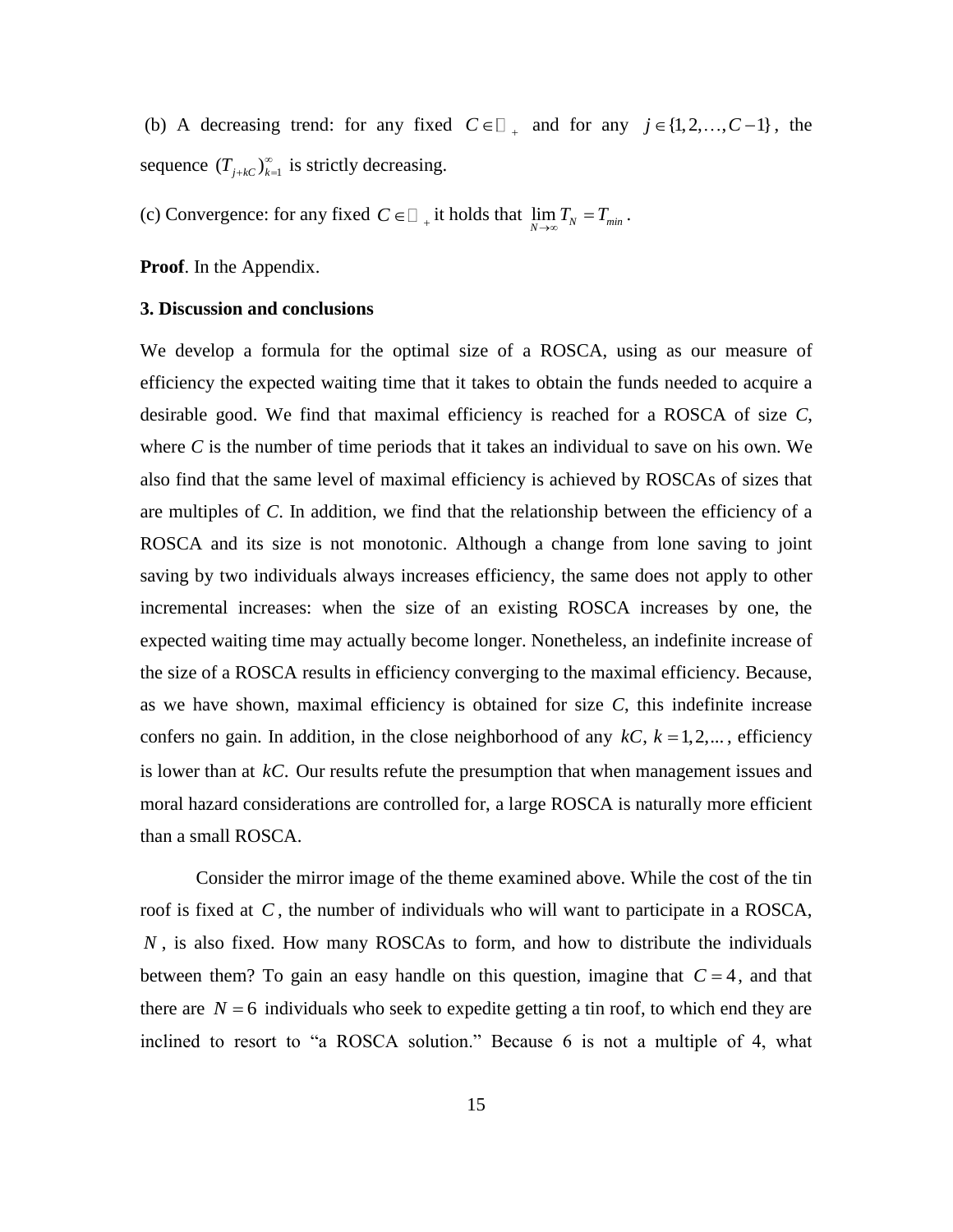configuration will yield the overall minimal expected waiting time? For example, one ROSCA of six individuals? Two ROSCAs of three individuals each? Three ROSCAs of two individuals each? One ROSCA of four individuals and one ROSCA of two individuals? Intuitively, the last and the first possibilities appear particularly appealing. So, we run a quick check. From Claim 1 we know that the expected waiting time in a ROSCA of 4 individuals is  $2\frac{1}{2}$  $\frac{1}{2}$ , and from Remark 1 we know that the expected waiting time in a ROSCA of 2 individuals is 3. Thus, the weighted average expected waiting time in a split of the numbers of individuals into four and two is  $\frac{2}{2} \cdot \frac{5}{2} + \frac{1}{2} \cdot 3 = \frac{8}{3}$  $\frac{2}{3} \cdot \frac{5}{2} + \frac{1}{3} \cdot 3 = \frac{8}{3}$ . In a ROSCA of six participants, the expected waiting time is  $\frac{1}{2} \cdot 1 + \frac{2}{3} \cdot 2 + \frac{1}{3} \cdot 3 + \frac{2}{3} \cdot 4 = \frac{16}{3} = \frac{8}{3}$  $\frac{1}{6} \cdot 1 + \frac{2}{6} \cdot 2 + \frac{1}{6} \cdot 3 + \frac{2}{6} \cdot 4 = \frac{16}{6} = \frac{8}{3}$  weeks, which is the same as in the case of the four and two split. (The expected waiting time when the split is three and three is 3 weeks, and the expected waiting time when the split is two, two and two is 3 weeks.) The outcome of a formal analysis, available on request, is that the way to go is as follows: when the number of the would-be participants is bigger than a multiple of *C*, namely when  $N = kC + l$ ,  $k = 1, 2, ...$  and  $l \in \mathbb{Z}_+$ ,  $l < C$ , then in terms of the minimal expected waiting time the following distributions yield the same result: (i) a "grand" ROSCA of *N* individuals; (ii) *k* ROSCAs of *C* individuals each, along with one ROSCA of the residual number *l*; (iii) any numbers of ROSCAs where each is of the same multiple of *C* or of different multiples of *C*, and one ROSCA is of *l* individuals.

There is another way of expressing the gain from having a ROSCA of the size that delivers the minimal expected waiting time. This is to calculate a ratio as follows. In the numerator we write the difference between the total waiting time in weeks that it will take all the participants to amass the funds needed when each of them saves alone, minus the total number of weeks of waiting when they save via participation in a ROSCA of an optimal size. And in the denominator we write the sum total of the waiting time in weeks that it will take the participants to amass the funds needed when each of them saves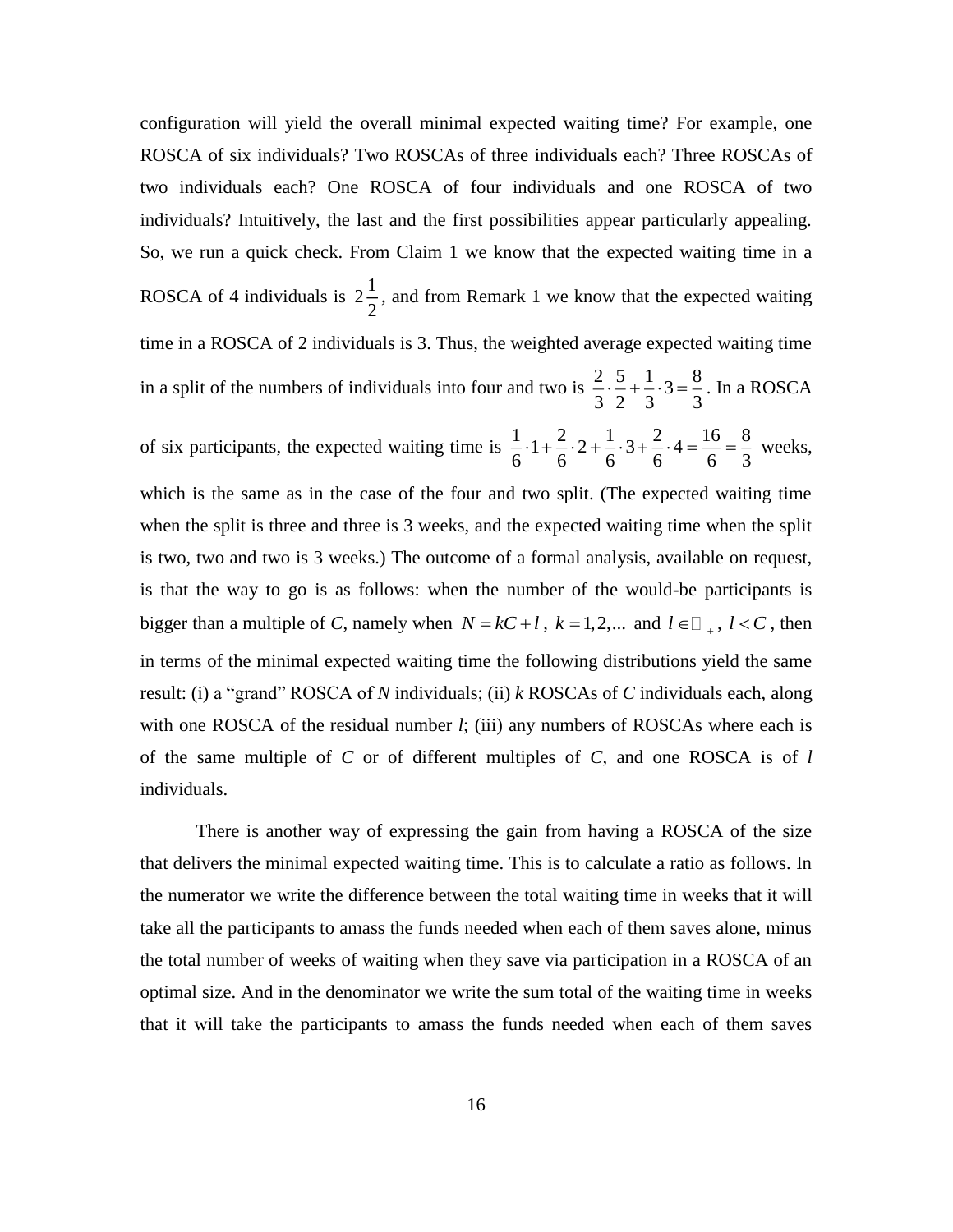alone. This ratio, a measure of the time saved, is  $\frac{C-1}{2C}$ 2 *C C*  $\frac{-1}{2}$ , namely about a half. So we can say that the gain from participation in a ROSCA of an optimal size as opposed to saving alone is to shorten the aggregate saving time by about half.

A limitation of our analysis arises from the simplifying assumption that the rate of saving is constant at 1 peso per week. This assumption implies that the cost of the desired good, *C*, is always divisible by the saving rate. Suppose that we generalize the saving rate to any number  $s \in \square_+$ ,  $s < C$ . It is easy to see that then Claim 1 holds just as well for cases in which *C* is divisible by *s*. An analysis of the case in which *C* is not a multiple of *s* is to be undertaken in future research.

Related to this, the development and analysis of a "richer framework" such as flexible savings where participants can adapt their savings to adjust to the number of participants, given their objective *C* will require a dedicated treatment that differs from the one provided in this paper, and will be the subject of a separate inquiry. It will be particularly interesting to find out whether the possibility of participants adjusting the level of their savings to the number of participants interferes with the optimality and efficiency established in our paper.<sup>11</sup>

A typical way in which a ROSCA operates is to make lump sum distributions from the "pot" at each meeting in which the accumulated funds can cover the purchase of an indivisible good. The fact that different people can have different needs and will want to purchase different goods does not interfere much with our core analysis. By and large, ROSCAs are created and managed endogenously. Therefore, it is rather unlikely that people with vastly different needs and interests will band together in a given ROSCA. Moreover, suppose that a person wants to purchase a good that costs more than C, say 2C. To this end, he can join two ROSCAs, or within a single ROSCA save for two cycles. The former option requires saving at a higher rate, because he will have to

 $11$  A preliminary analysis, available on request, indicates that our findings are robust in that they do not change much when we assume alternatively that the members of a ROSCA choose their rate of saving endogenously.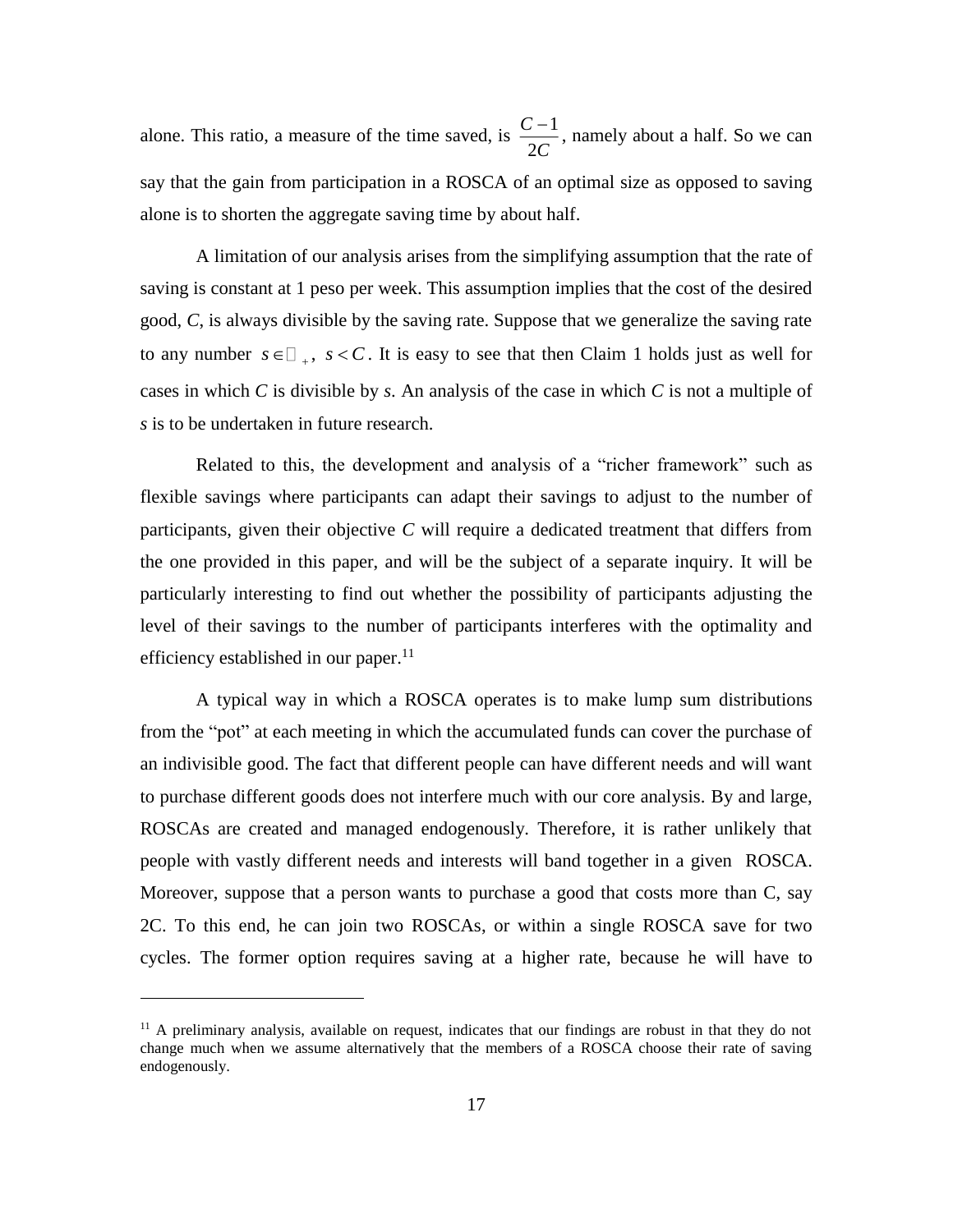contribute to two "pots" simultaneously. (For example, Acquah and Dahal, 2018 report that in Indonesia, 24% of ROSCA members participate simultaneously in more than one ROSCA.) In such a case, as this person will want to get the "pot" as early as possible in both ROSCAs, our analysis applies. If this person cannot afford to participate simultaneously in two ROSCAs, then in order to be able to obtain the required amount he will need to wait for the second cycle of his single ROSCA. Indeed, and as we have already noted (recall footnote 2), it is often the case that a ROSCA is entered into multiple times. Then, during the course of the first cycle, it will not matter to that person when he would get the "pot," whereas he will care about the expected waiting time during the course of the second cycle. Then, the reasoning that we presented earlier on in our paper will still apply.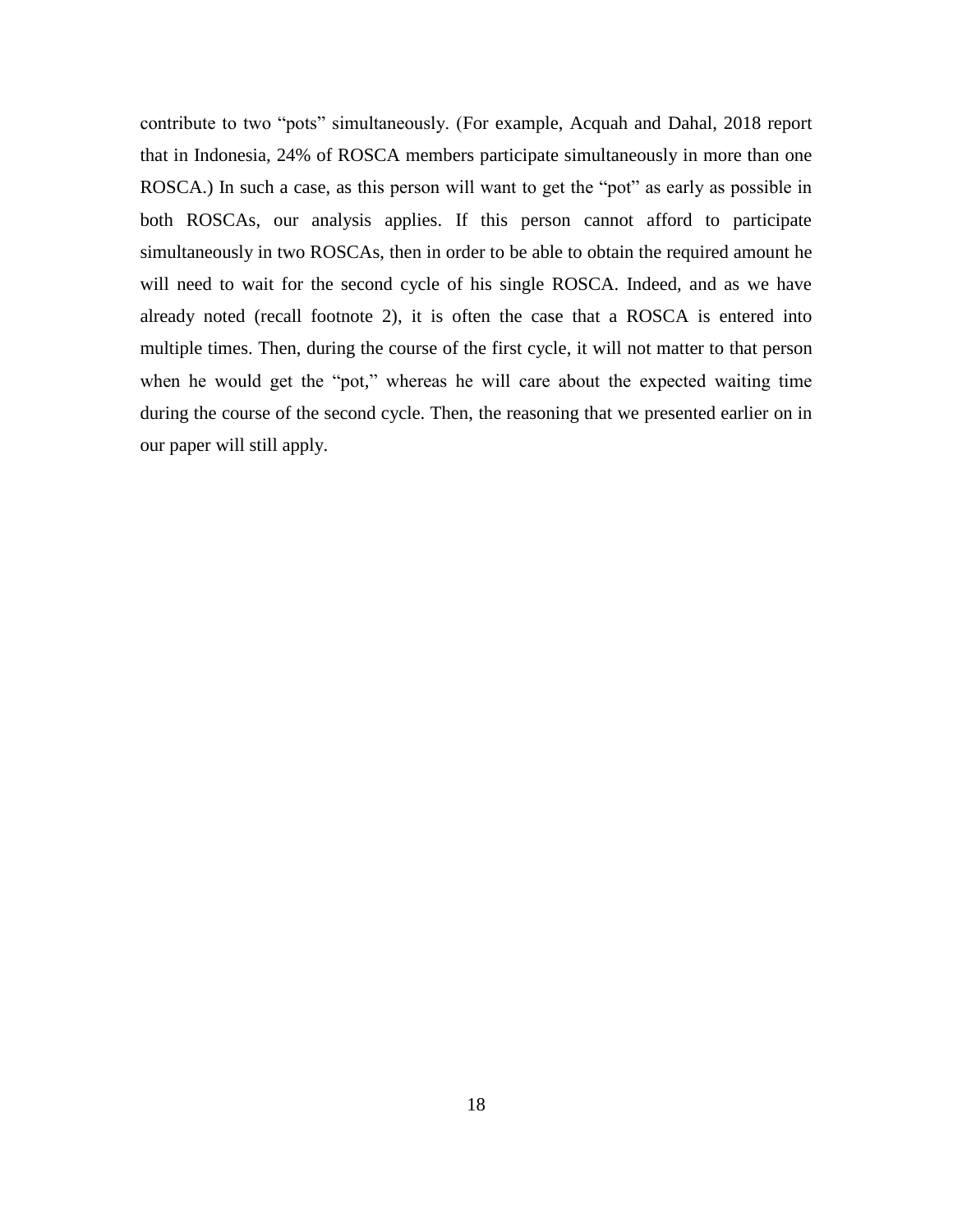#### **Appendix: Proofs of Claims 1, 2, and 3**

numbers, namely it is

For ease of reference, the claims are replicated here.

**Claim 1**. Case (i): We assume that N is a multiple of C. Then  $T_N = T_{\min} = \frac{C+1}{2}$  $\sum_{i=1}^{N}$  *M*  $\sum_{i=1}^{N}$  2  $T_{N} = T_{min} = \frac{C+1}{2}$ .

Case (ii): We assume that N is not a multiple of C. Then  $T_N > T_{min} = \frac{C+1}{2}$  $N$ <sup>*min*</sup>2  $T_{N} > T_{min} = \frac{C+1}{2}$ .

As preliminaries to proving the claim, we introduce a notation, and we state and prove a Lemma.

Notation: For  $x \in \mathbb{R}$ , [x] denotes the largest integer that is not bigger than x. In particular, for every  $x \in \mathbb{I}$ ,  $[x] \leq x$ , and if x is not an integer, then this inequality is strict.

**Lemma**. Let  $a_j$  denote the number of the ROSCA participants who receive funds exactly at the end of the *j*-th week,  $j \in \{1, 2, ..., C\}$ . Then,

$$
a_j = \left[\frac{jN}{C}\right] - \left[\frac{(j-1)N}{C}\right].
$$

**Proof of the Lemma**. Over a time period of *j* weeks, the ROSCA participants jointly put into the common "pot"  $jN$  pesos. Each time that they can issue  $C$  pesos to a participant, they do so. Thus, the number of times funds can be distributed up to the end of the *j*-th week is equal to the largest integer that is not bigger than  $\frac{jN}{6}$  $\frac{dV}{C}$ , namely to *jN C*  $\lceil jN \rceil$  $\left[\frac{f(t)}{C}\right]$ . By analogous reasoning, the number of funds distributed up to the end of the  $(j-1)$ -th week is equal to  $\left(\frac{(j-1)N}{2}\right)$ *C*  $[(j-1)N]$  $\left[\frac{(f-1) \lambda}{C}\right]$ . Therefore, the number of participants who receive funds exactly at the end of the j-th week is the difference between the preceding two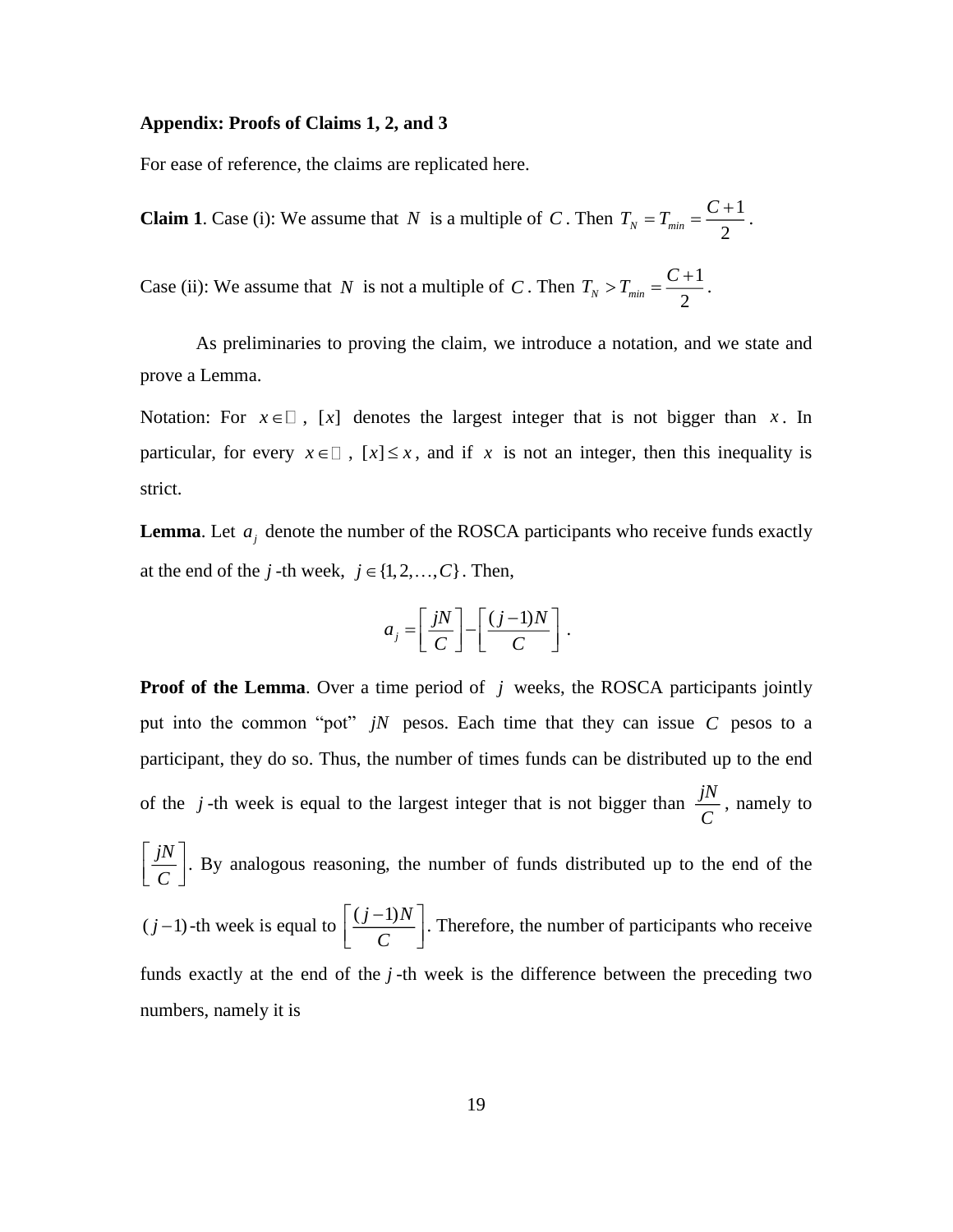$$
a_j = \left[\frac{jN}{C}\right] - \left[\frac{(j-1)N}{C}\right].
$$

Q.E.D.

**Proof of Claim 1**. We calculate the expected waiting time  $T_N$  drawing on the definition of the expected value. From the Lemma, it follows that

$$
T_N = \frac{1}{N} \sum_{j=1}^{C} j \cdot \left( \left[ \frac{jN}{C} \right] - \left[ \frac{(j-1)N}{C} \right] \right)
$$
  
\n
$$
= \frac{1}{N} \cdot \left\{ \left[ \frac{N}{C} \right] + 2 \cdot \left( \left[ \frac{2N}{C} \right] - \left[ \frac{N}{C} \right] \right) + \dots
$$
  
\n
$$
+ (C-1) \cdot \left( \left[ \frac{(C-1)N}{C} \right] - \left[ \frac{(C-2)N}{C} \right] \right) + C \cdot \left( \left[ \frac{CN}{C} \right] - \left[ \frac{(C-1)N}{C} \right] \right) \right\}
$$
  
\n
$$
= \frac{1}{N} \cdot \left\{ - \left[ \frac{N}{C} \right] - \left[ \frac{2N}{C} \right] - \dots - \left[ \frac{(C-1)N}{C} \right] + CN \right\} = C - \frac{\sum_{j=1}^{C-1} \left[ \frac{jN}{C} \right]}{N}.
$$

We consider two cases.

Case (i). *N* is a multiple of *C*. Then  $\frac{N}{a}$ *C* is an integer and, thus, for each  $j \in \{1, 2, \ldots, C-1\}$ 

$$
\left[\frac{jN}{C}\right] = \frac{jN}{C}
$$

.

Therefore,

$$
\sum_{j=1}^{C-1} \left[ \frac{jN}{C} \right] = \sum_{j=1}^{C-1} \frac{jN}{C} = \frac{N}{2C} \cdot (C-1) \cdot C = \frac{N(C-1)}{2}.
$$

It then follows that

$$
T_N = C - \frac{\sum_{j=1}^{C-1} \left[ \frac{jN}{C} \right]}{N} = C - \frac{N(C-1)}{N} = C - \frac{C-1}{2} = \frac{C+1}{2}.
$$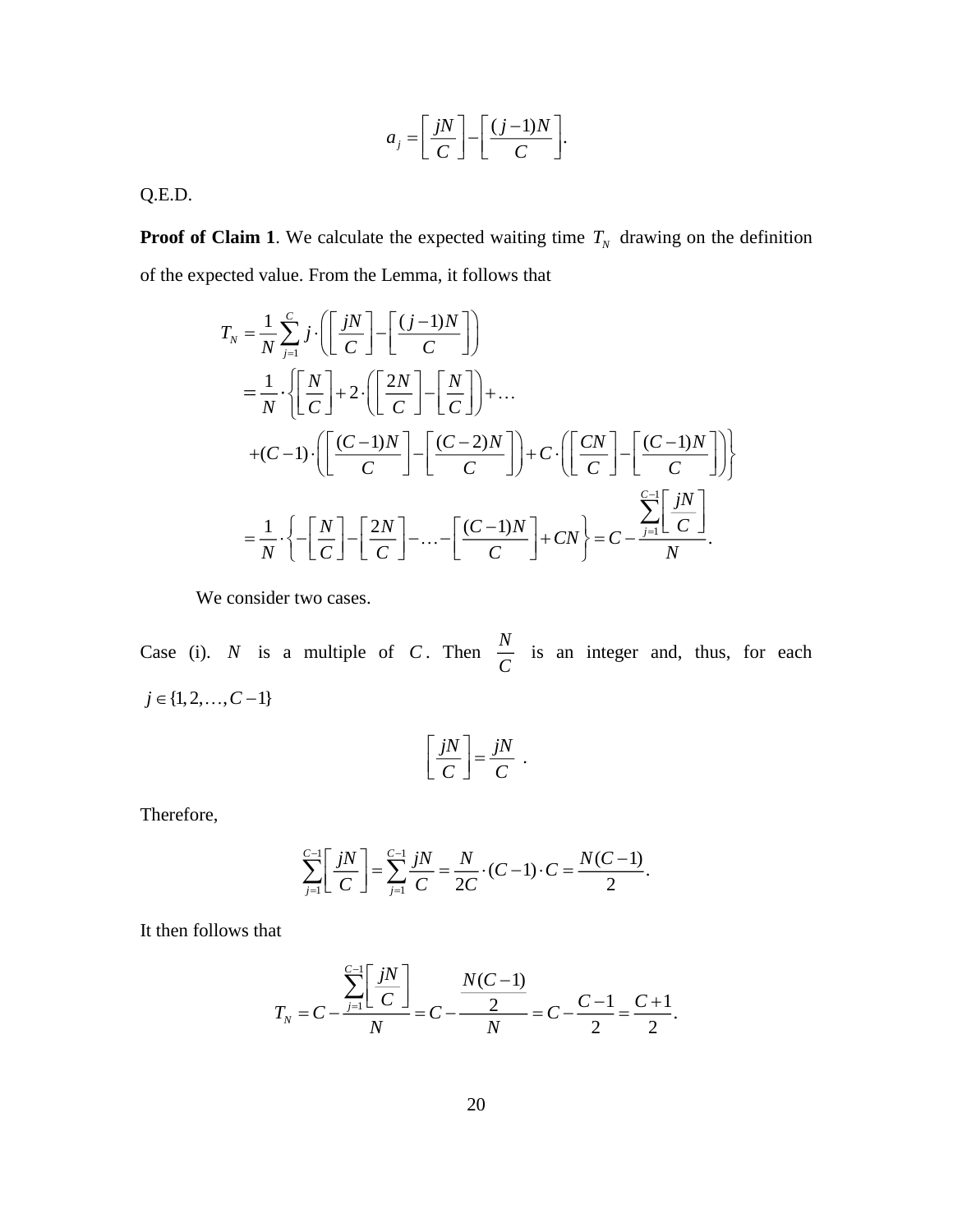Case (ii). *N* is not a multiple of *C*. Then,  $\frac{N}{a}$  $\frac{N}{C}$  is not an integer and, thus,  $\left|\frac{N}{C}\right| < \frac{N}{C}$ *C C*  $\lceil N \rceil$  $\left\lfloor \frac{R}{C} \right\rfloor < \frac{R}{C}.$ Moreover, for each  $j \in \{2, ..., C-1\}$ ,  $\left| \frac{jN}{S} \right| \leq \frac{jN}{S}$  $\left[\frac{jN}{C}\right] \leq \frac{jN}{C}$ .

Because

$$
\sum_{j=1}^{C-1} \left[ \frac{jN}{C} \right] = \left[ \frac{N}{C} \right] + \sum_{j=2}^{C-1} \left[ \frac{jN}{C} \right] < \frac{N}{C} + \sum_{j=2}^{C-1} \frac{jN}{C} = \sum_{j=1}^{C-1} \frac{jN}{C} = \frac{N}{C} \cdot \frac{(C-1)C}{2} = \frac{N(C-1)}{2},
$$

we conclude that

$$
T_N = C - \frac{\sum_{j=1}^{C-1} \left[ \frac{jN}{C} \right]}{N} > C - \frac{N(C-1)}{N} = C - \frac{C-1}{2} = \frac{C+1}{2}.
$$

Q.E.D.

**Claim 2**. For any  $N_1 \in \mathbb{Z}_+$  that is a multiple of *C*, and for any  $N_2 \in \mathbb{Z}_+$  that is not a multiple of *C*, it holds that  $P(\tau_{N_1} \le k) \ge P(\tau_{N_2} \le k)$ , where  $k \in \{1, ..., C\}$ . For a k such that  $kN_2$  is not a multiple of *C*, the inequality is strict.

**Proof**. In proving this claim, we make use of the lemma that featured in the preliminary stage of the proof of Claim 1. For any  $N \in \square_{+}$ , it holds that

$$
P(\tau_N \le k) = \frac{1}{N} \sum_{j=1}^{k} \left( \left[ \frac{jN}{C} \right] - \left[ \frac{(j-1)N}{C} \right] \right)
$$
  
= 
$$
\frac{1}{N} \left( \left[ \frac{N}{C} \right] + \left[ \frac{2N}{C} \right] - \left[ \frac{N}{C} \right] + ... + \left[ \frac{kN}{C} \right] - \left[ \frac{(k-1)N}{C} \right] \right)
$$
  
= 
$$
\frac{1}{N} \left[ \frac{kN}{C} \right].
$$

Clearly, if  $N_1$  is a multiple of *C*, then we get that  $P(\tau_{N_1} \le k) = \frac{k}{C}$  $P(\tau_{N_1} \leq k) = \frac{k}{\epsilon}$ . If  $N_2$  is not a multiple of *C*, then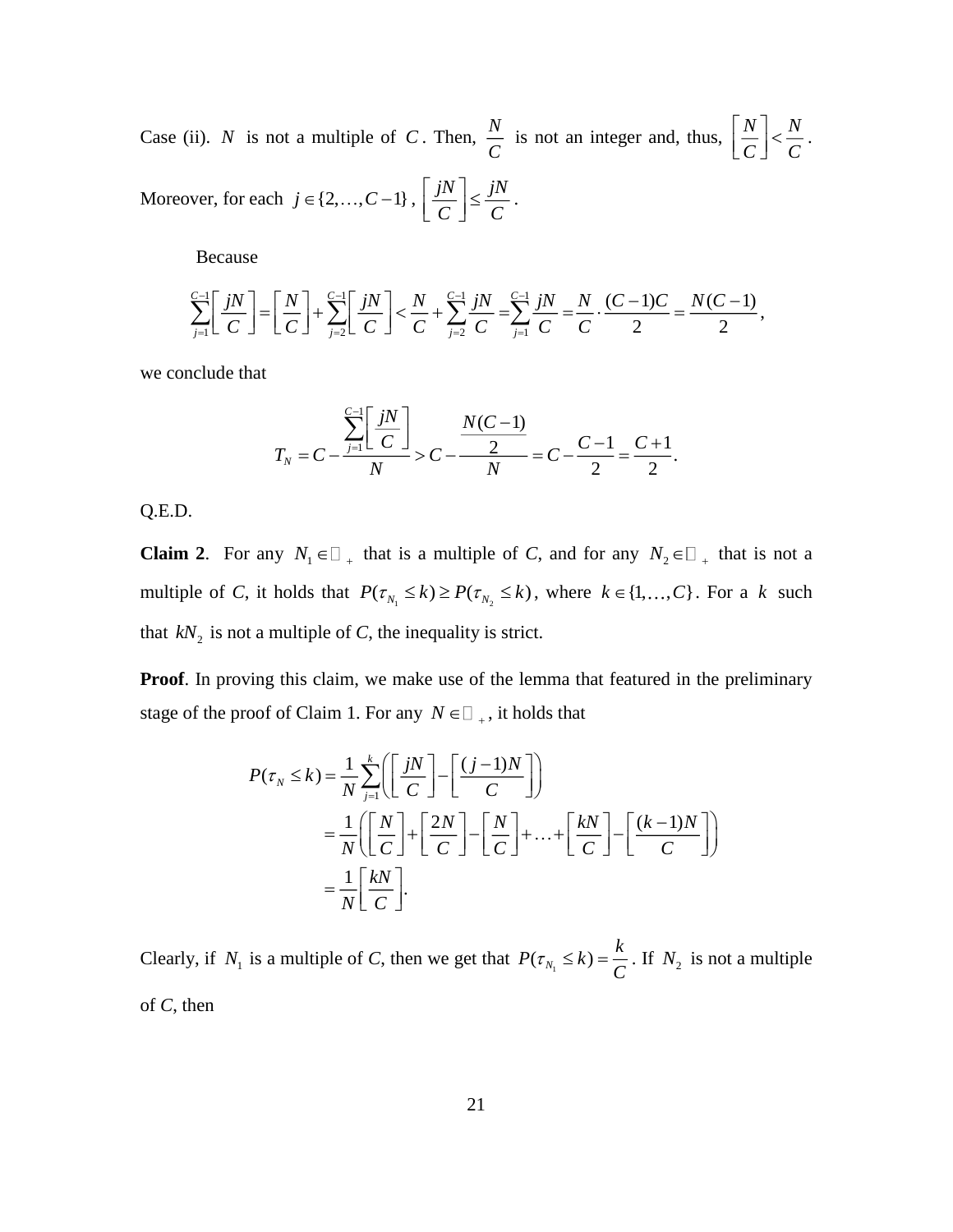$$
P(\tau_{N_2} \le k) = \frac{1}{N_2} \left[ \frac{kN_2}{C} \right] \le \frac{1}{N_2} \frac{kN_2}{C} = \frac{k}{C} = P(\tau_{N_1} \le k).
$$

The inequality in the preceding displayed expression follows from an attribute of the  $[\cdot]$ function. For k such that  $kN_2$  is not a multiple of C, this inequality is strict (as, for example, when  $k = 1$ ).

Q.E.D.

**Claim 3**. The following properties of the sequence  $(T_N)_{N=1}^{\infty}$  hold.

(a) For any  $N, C, k \in \square$ , the term  $T_{N+kC}$  is given by

$$
T_{N+kc} = \frac{N}{N+kc}T_N + \frac{kC}{N+kc}T_{min}.
$$
\n(A1)

(b) A decreasing trend: for any fixed  $C \in \square_{+}$  and for any  $j \in \{1, 2, ..., C-1\}$ , the sequence  $(T_{j+kC})_{k=1}^{\infty}$  is strictly decreasing.

(c) Convergence: for any fixed  $C \in \square_{+}$  it holds that  $\lim_{N \to \infty} T_N = T_{min}$ .

**Proof.** To begin with, we prove property (a).

For any  $j \in \{1, 2, ..., C\}$  and  $k \in \square$  it holds that

$$
\left[\frac{j(N+kC)}{C}\right] = \left[\frac{jN}{C} + k\right] = \left[\frac{jN}{C}\right] + k.
$$

Drawing on the definition of the expected value and recalling from the proof of Claim 1

that 1 1 *C*  $J_N^{\prime} = C - \frac{j=1}{N}$ *T jN C C* =  $\lceil jN \rceil$  $= C - \frac{\sum_{j=1}^{S} \left[ \frac{1}{C} \right]}{C}$  $\sum$ , it follows that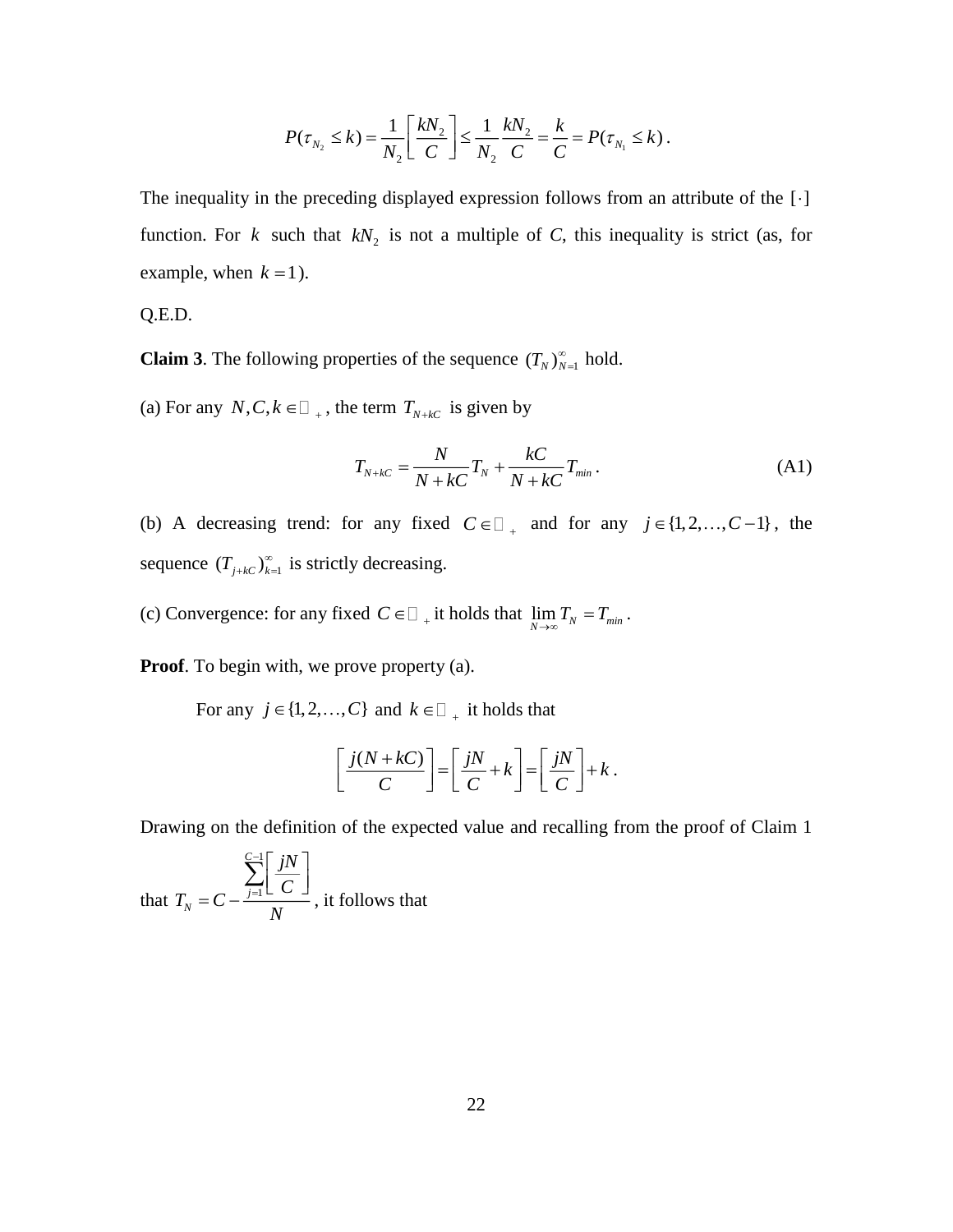$$
T_{N+kc} = \frac{1}{N+kC} \sum_{j=1}^{C} j \cdot \left( \left[ \frac{j(N+kC)}{C} \right] - \left[ \frac{(j-1)(N+kC)}{C} \right] \right)
$$
  
\n
$$
= \frac{1}{N+kC} \cdot \left\{ \left[ \frac{N}{C} \right] + k + 2 \cdot \left( \left[ \frac{2N}{C} \right] - \left[ \frac{N}{C} \right] + k \right] + \dots + C \cdot \left( \left[ \frac{CN}{C} \right] - \left[ \frac{(C-1)N}{C} \right] + k \right) \right\}
$$
  
\n
$$
= \frac{1}{N+kC} \cdot \left\{ - \left[ \frac{N}{C} \right] - \left[ \frac{2N}{C} \right] - \dots - \left[ \frac{(C-1)N}{C} \right] + CN + \frac{kC(C+1)}{2} \right\}
$$
  
\n
$$
= \frac{N}{N+kC} \cdot \left( C - \frac{\sum_{j=1}^{C-1} \left[ \frac{jN}{C} \right]}{N} \right) + \frac{1}{N+kC} \cdot \frac{kC(C+1)}{2} = \frac{N}{N+kC} T_N + \frac{kC}{N+kC} \cdot T_{min},
$$

so (A1) holds.

We can now prove properties (b) and (c).

Property (b). First, we note that if  $x, y, \alpha, \beta \in \Box$  such that  $x < y$  and  $\alpha < \beta$ , then  $(\alpha - \beta)(x - y) > 0$ , which can be rewritten as

$$
\alpha x - \alpha y > \beta x - \beta y,
$$

and upon adding *y* to each side,

$$
\alpha x + (1 - \alpha) y > \beta x + (1 - \beta) y. \tag{A2}
$$

Let  $j \in \{1, 2, ..., C-1\}$ ,  $k \in \square$ , and  $T_i < T_j$ . Then, by (A1)

$$
T_{j+kC} = \frac{j}{j+kC}T_j + \frac{kC}{j+kC}T_{min}
$$

and

$$
T_{j+(k+1)C} = \frac{j}{j+(k+1)C}T_j + \frac{(k+1)C}{j+(k+1)C}T_{min}.
$$

Applying (A2) for  $x = T_{min}$ ,  $y = T_j$ ,  $\alpha = \frac{kC}{kT}$  $\alpha = \frac{}{j+kC}$  $\frac{kC}{+kC}$ , and  $\beta = \frac{(k+1)}{i+(k+1)}$  $(k+1)$  $k + 1$ )C  $j + (k+1)C$  $\beta = \frac{(k+1)C}{i+(k+1)C}$ , we get that

$$
T_{j+kC} = \frac{kC}{j+kC}T_{min} + \frac{j}{j+kC}T_j > \frac{(k+1)C}{j+(k+1)C}T_{min} + \frac{j}{j+(k+1)C}T_j = T_{j+(k+1)C}.
$$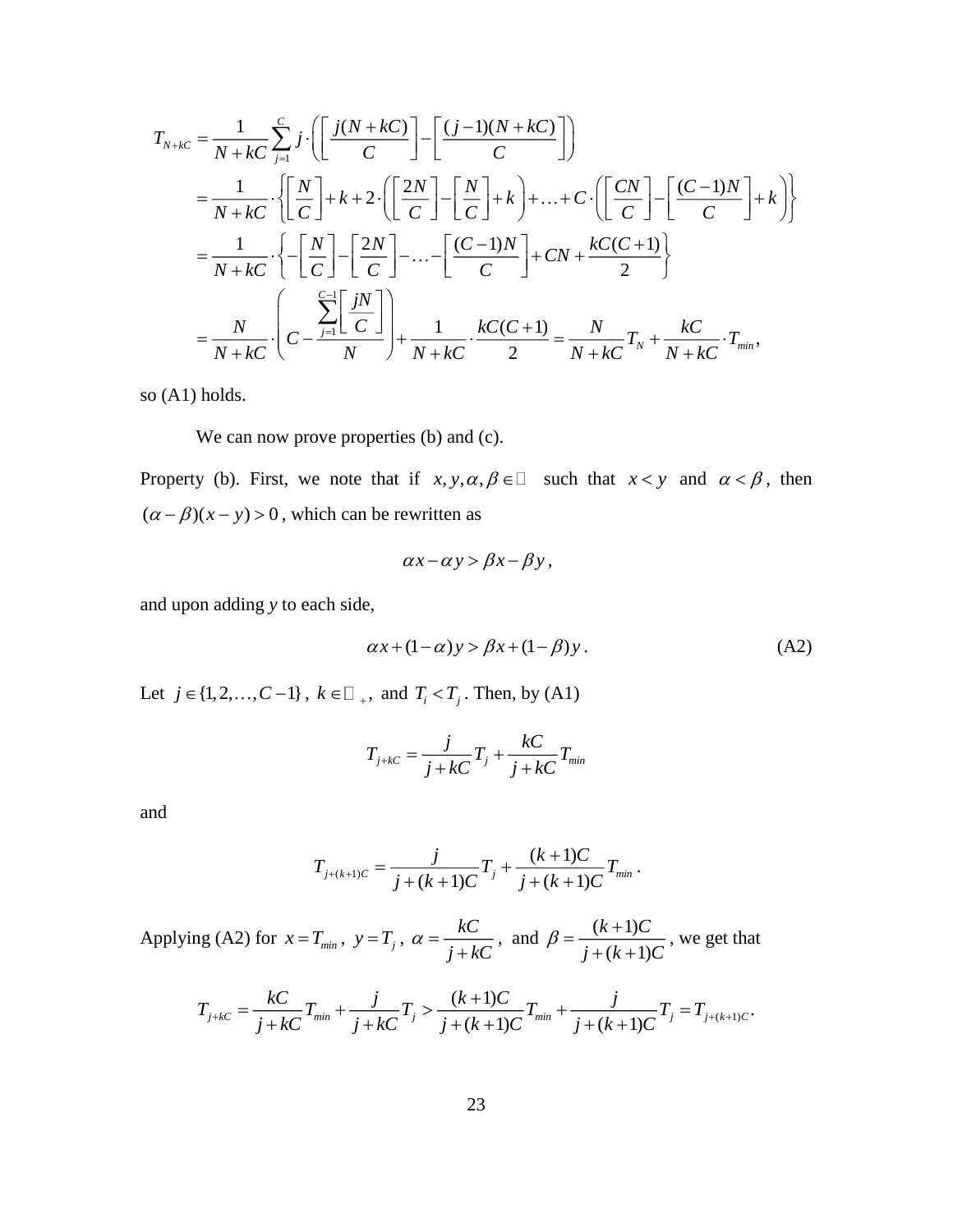Thus, the sequence  $(T_{j+kC})_{k=1}^{\infty}$  is strictly decreasing.

Property (c). Let  $\varepsilon > 0$  be fixed. Then, we define

$$
n_0 \equiv C \cdot \left( \left[ \frac{(T - T_{min})}{\varepsilon} \right] + 1 \right),
$$

where  $T = \max\{T_j : j \in \{1, 2, ..., C\}\}\$ .

We assume that  $N > n_0$ . Then, there exist  $k \in \mathbb{Z}_+$  and  $j \in \{1, 2, ..., C\}$  such that  $N = j + kC$ . Moreover, from the formula of  $n_0$ ,

$$
j + kC > C \cdot \left( \left[ \frac{(T - T_{min})}{\varepsilon} \right] + 1 \right)
$$

or equivalently,

$$
k + \frac{j}{C} > \left[ \frac{(T - T_{min})}{\varepsilon} \right] + 1.
$$

We know that  $k \in \mathbb{Z}_+$ , that  $\left| \frac{(T - T_{min})}{T}\right| + 1$  $\varepsilon$   $|^{12}$   $+$  $\lceil (T-T_{min}) \rceil$  $\left\lfloor \frac{(T - T_{min})}{\varepsilon} \right\rfloor + 1 \in \square_{+}$ , and that  $\frac{j}{C} \leq 1$ *C*  $\leq$ 1. The preceding

inequality can then be transformed into

$$
k + \frac{j}{C} \ge \left[ \frac{(T - T_{min})}{\varepsilon} \right] + 1
$$

and next into

$$
k \geq \left[ \frac{(T - T_{min})}{\varepsilon} \right] + 1 > \frac{(T - T_{min})}{\varepsilon}.
$$

Therefore,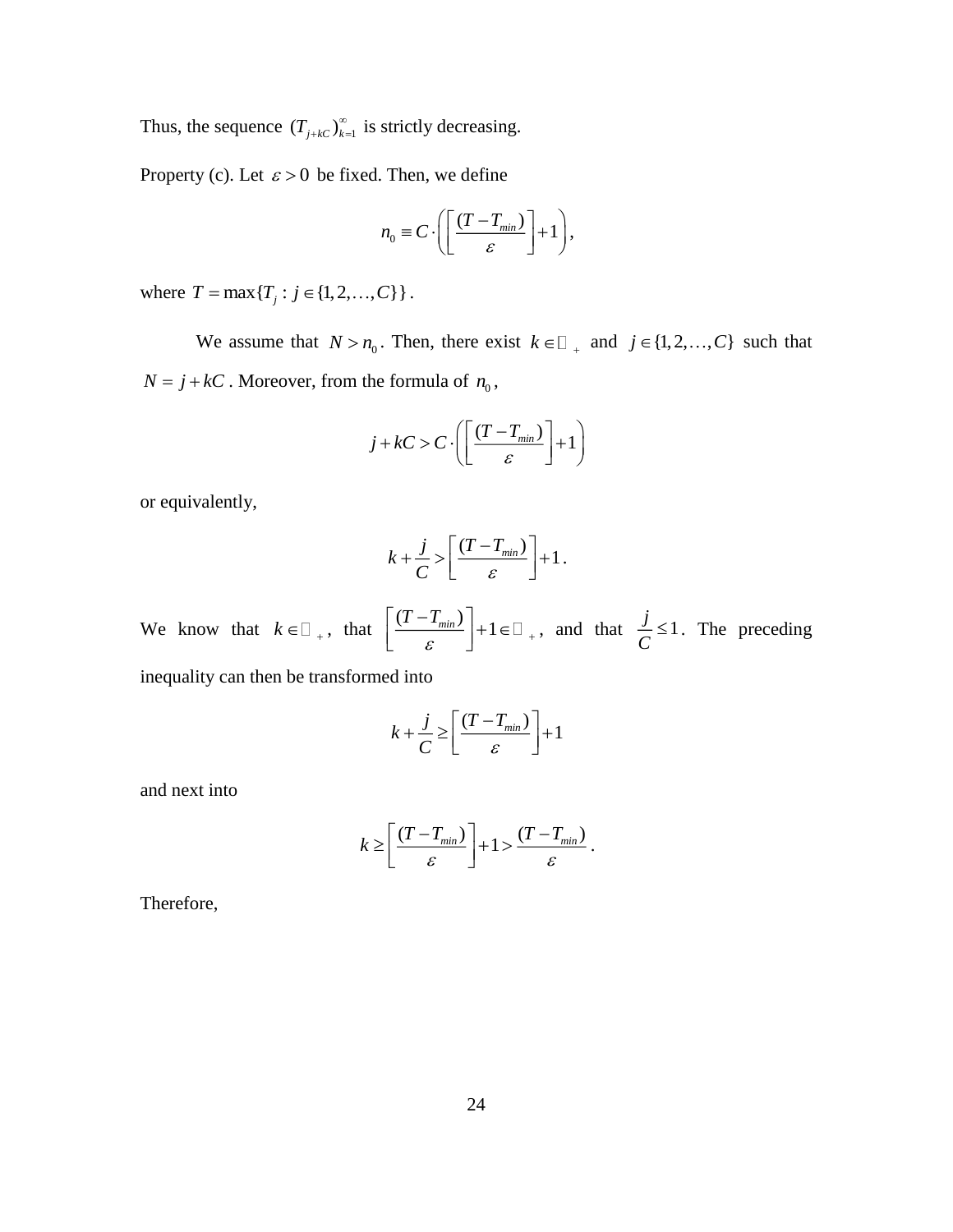$$
|T_{N} - T_{min}| = T_{N} - T_{min} = T_{j+kc} - T_{min} = \frac{j}{j+kc}T_{j} + \frac{kC}{j+kc}T_{min} - T_{min}
$$
  

$$
= \frac{j}{j+kc}(T_{j} - T_{min}) \le \frac{j}{j+kc}(T - T_{min}) \le \frac{C}{C + kC}(T - T_{min}) = \frac{1}{k+1}(T - T_{min})
$$
  

$$
\le \frac{1}{T - T_{min}}(T - T_{min}) = \frac{\varepsilon}{1 + \frac{\varepsilon}{T - T_{min}}} < \varepsilon.
$$

In sum: for any  $\varepsilon > 0$  there exists  $n_0 > 0$  such that  $|T_N - T_{min}| < \varepsilon$  for every  $N > n_0$ . Therefore,  $\lim_{N \to \infty} T_N = T_{min}$ .

Q.E.D.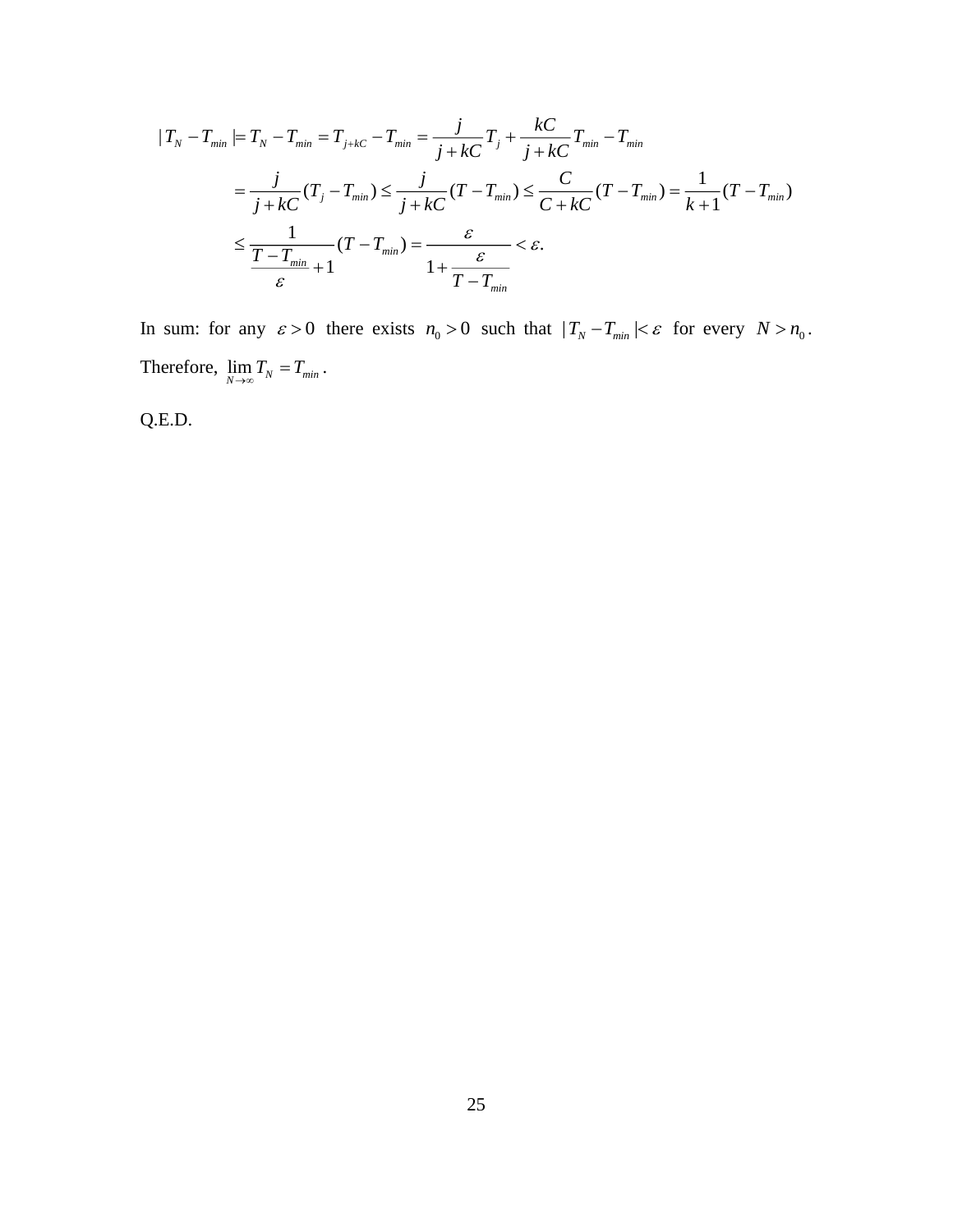# **References**

- Acquah, Joseph K. and Dahal, Roshani (2018). "ROSCAs as lenders of last resort after financial crises: Lessons from Indonesia." *Journal of International Development* 30(7): 1223-1239.
- Adams, Dale W. and Canavesi de Sahonero, Marie L. (1989). "Rotating savings and credit associations in Bolivia." *Savings and Development* 13(3): 219-236.
- Ahn, Dohyun, Kang, Wanmo, Kim, Kyoung-Kuk, and Shin, Hayong (2017). "Analysis and design of microfinance services: A case of ROSCA." *The Engineering Economist* 62(3):197-230.
- Anderson, Siwan, Baland, Jean-Marie, and Moene, Karl O. (2009). "Enforcement in informal saving groups." *Journal of Development Economics* 90(1): 14-23.
- Ardener, Shirley (1964). "The comparative study of rotating credit associations." *Journal of the Royal Anthropological Institute of Great Britain and Ireland* 94(2): 201-229.
- Armendariz, Beatriz and Morduch, Jonathan (2005). *The Economics of Microfinance*. Cambridge, MA, and London: MIT Press.
- Besley, Timothy, Coate, Stephen, and Loury, Glenn (1993). "The economics of rotating savings and credit associations." *American Economic Review* 83(4), 792-810.
- Besley, Timothy, Coate, Stephen, and Loury, Glenn (1994). "Rotating savings and credit associations, credit markets and efficiency." *Review of Economic Studies* 61(4): 701-719.
- Bouman, Fritz J. A. (1977). "Indigenous savings and credit societies in the third world: A message." *Savings and Development* 1(4): 181-218.
- Bouman, Fritz J. A. (1979). "The ROSCA: Financial technology of an informal savings and credit institution in developing economies." *Savings and Development* 3(4): 253-276.
- Bouman, Fritz J. A. (1995). "Rotating and accumulating savings and credit associations: A development perspective." *World Development* 23(3): 371-384.